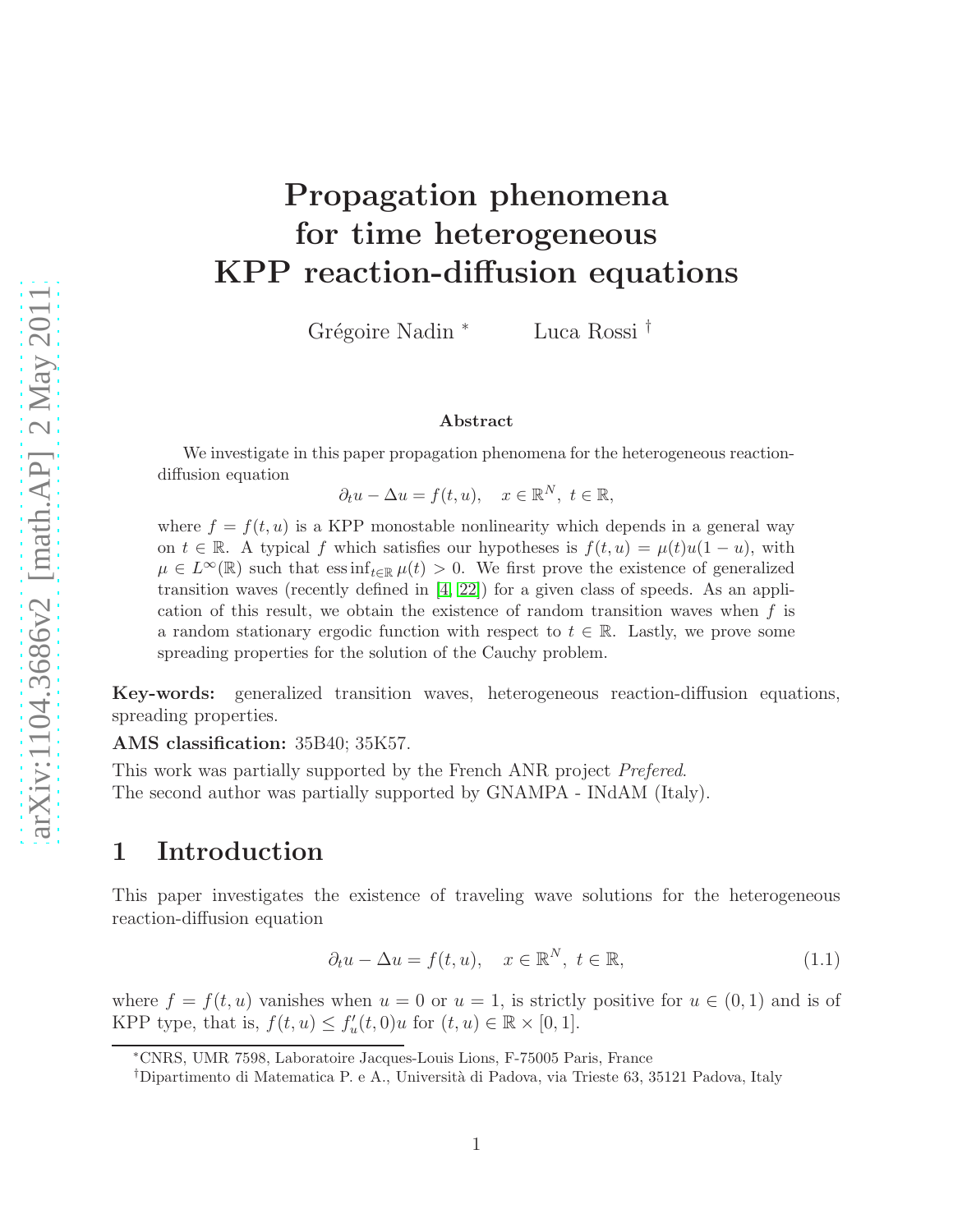When f is constant with respect to  $t$ , we recover the classical Fisher-KPP equation

<span id="page-1-0"></span>
$$
\partial_t u - \Delta u = f(u), \quad x \in \mathbb{R}^N, \ t \in \mathbb{R}.
$$
 (1.2)

It is well-known (see [\[2,](#page-24-1) [11\]](#page-24-2)) that for all  $c \geq c^* = 2\sqrt{f'(0)}$ , there exists a planar traveling wave of speed c in any direction  $e \in \mathbb{S}^{N-1}$ , that is, a solution u of [\(1.2\)](#page-1-0) which can be written as  $u(x,t) = \phi(x \cdot e - ct)$ , with  $\phi \ge 0$ ,  $\phi(-\infty) = 1$  and  $\phi(+\infty) = 0$ . In this case, the profile  $\phi$  of the planar traveling wave satisfies the ordinary differential equation

$$
-\phi'' - c\phi' = f(\phi) \quad \text{in } \mathbb{R}.
$$

When f is periodic with respect to  $t$ , planar traveling waves no longer exist and the relevant notion is that of *pulsating traveling wave*. Assume for instance that exists  $T > 0$  such that  $f(t+T, u) = f(t, u)$  for all  $(t, u) \in \mathbb{R} \times [0, 1]$ . Then a pulsating traveling wave of speed c in direction  $e \in \mathbb{S}^{N-1}$  is a solution u of [\(1.1\)](#page-0-0) which can be written as  $u(x,t) = \phi(x \cdot e - ct, t)$ , where  $\phi \geq 0$ ,  $\phi = \phi(z, t)$  is T-periodic with respect to t,  $\phi(-\infty, t) = 1$  and  $\phi(+\infty, t) = 0$ for all t. The profile  $\phi$  then satisfies the time-periodic parabolic equation

$$
\partial_t \phi - \partial_{zz} \phi - c \partial_z \phi = f(t, \phi) \quad \text{in } \mathbb{R} \times \mathbb{R}.
$$

The existence of pulsating traveling waves has been proved by Nolen, Rudd and Xin [\[17\]](#page-25-1) and the first author [\[15\]](#page-24-3) under various hypotheses in the more general framework of spacetime periodic reaction-diffusion equations (see also [\[1\]](#page-24-4) for time periodic bistable equations). These results yield that, in the particular case of temporally periodic equations, a pulsating traveling wave of speed c exists if and only if  $c \ge c^* = 2\sqrt{\langle \mu \rangle}$ , where  $\langle \mu \rangle = \frac{1}{T}$  $\frac{1}{T} \int_0^T f'_u(t,0) dt$ .

Note that the notion of pulsating traveling wave has first been introduced in the framework of space periodic reaction-diffusion equations by Shigesada, Kawasaki and Teramoto [\[24\]](#page-25-2) and Xin [\[26\]](#page-25-3) in parallel ways. Xin [\[26\]](#page-25-3), Berestycki and Hamel [\[3\]](#page-24-5) and Berestycki, Hamel and Roques [\[7\]](#page-24-6) proved the existence of such waves in space periodic media under various hypotheses. In this case the minimal speed  $c^*$  for the existence of pulsating traveling waves is not determined using the mean average of  $x \mapsto f'_u(x, 0)$ , but rather by means of a family of periodic principal eigenvalues to characterize  $c^*$ .

The case of a time almost periodic and bistable reaction term  $f$  has been investigated by Shen [\[19,](#page-25-4) [20\]](#page-25-5). A time heterogeneous nonlinearity is said to be bistable if there exists a smooth function  $\theta : \mathbb{R} \to (0, 1)$  such that

<span id="page-1-1"></span>
$$
\begin{cases}\nf(t,0) = f(t,1) = f(t,\theta(t)) = 0 \text{ for } t \in \mathbb{R}, \\
f(t,s) < 0 \text{ for } t \in \mathbb{R}, s \in (0,\theta(t)), \\
f(t,s) > 0 \text{ for } t \in \mathbb{R}, s \in (\theta(t),1).\n\end{cases}
$$
\n(1.3)

Shen constructed examples where there exists no solution u of the form  $u(x,t) = \phi(x \cdot e - ct, t)$ such that  $\phi(-\infty, t) = 1$ ,  $\phi(+\infty, t) = 0$  uniformly with respect to  $t \in \mathbb{R}$  and  $\phi = \phi(z, t)$ is almost periodic with respect to t. She proved that the appropriate notion of wave in almost periodic media incorporates a time dependence of the speed  $c = c(t)$ . Namely, she defined an *almost periodic traveling wave* as a solution  $u$  of  $(1.1)$  which can be written as  $u(x,t) = \phi(x \cdot e - \int_0^t c(s)ds, t)$ , where  $c = c(t)$  and  $\phi = \phi(z,t)$  are smooth functions which are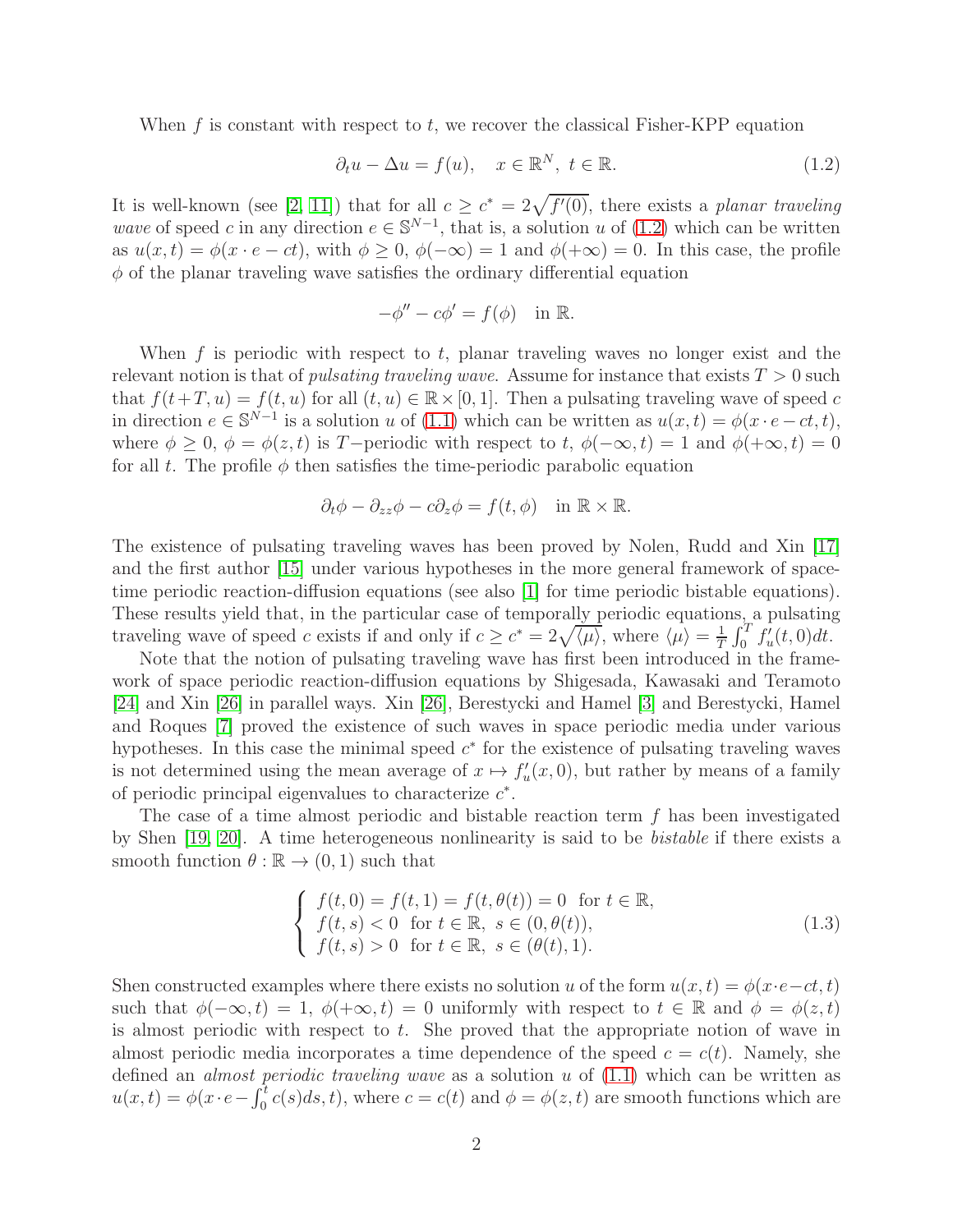almost periodic with respect to t and  $\phi(-\infty, t) = 1$  and  $\phi(+\infty, t) = 0$  hold uniformly with respect to  $t \in \mathbb{R}$ . She proved that for nonlinearities f which satisfy [\(1.3\)](#page-1-1), there exists an almost periodic traveling wave and that its profile and speed are uniquely determined up to translation of the profile and to addition of the derivative of a time almost periodic function to the speed.

In order to handle general heterogeneous equations such as [\(1.1\)](#page-0-0), we will use the notion of (almost planar) generalized transition wave introduced by Berestycki and Hamel [\[4\]](#page-24-0) and Shen [\[22\]](#page-25-0). This definition is a natural extension of the earlier notions. In particular, it enables a dependence of the speed with respect to time, as in almost periodic media.

<span id="page-2-0"></span>**Definition 1.1.** An (almost planar) generalized transition wave in the direction  $e \in S^{N-1}$  of equation [\(1.1\)](#page-0-0) is a time-global solution u which can be written as  $u(x,t) = \phi(x \cdot e - \int_0^t c(s) ds, t)$ , where  $c \in L^{\infty}(\mathbb{R})$  is bounded and  $\phi : \mathbb{R} \times \mathbb{R} \to [0, 1]$  satisfies

$$
\lim_{z \to -\infty} \phi(z, t) = 1 \text{ and } \lim_{z \to +\infty} \phi(z, t) = 0 \text{ uniformly in } t \in \mathbb{R}.
$$
 (1.4)

The functions  $\phi$  and c are respectively called the *profile* and the *speed* of the generalized transition wave u.

We will only consider almost planar waves in the present paper and thus we will omit to mention the almost planarity in the sequel. Notice that the speed c and the profile  $\phi$  in Defi-nition [1.1](#page-2-0) are not univocally determined: they can be replaced by  $c + \xi$  and  $\phi(z + \int_0^t \xi(s)ds, t)$ respectively, for any  $\xi \in L^{\infty}(\mathbb{R})$  such that  $t \in \mathbb{R} \mapsto \int_0^t \xi(s)ds$  is bounded. If u is a generalized transition wave, then its profile  $\phi$  satisfies

<span id="page-2-1"></span>
$$
\begin{cases}\n\partial_t \phi - \partial_{zz} \phi - c(t) \partial_z \phi = f(t, \phi), \quad z \in \mathbb{R}, \ t \in \mathbb{R}, \\
\lim_{z \to -\infty} \phi(z, t) = 1 \text{ and } \lim_{z \to +\infty} \phi(z, t) = 0 \text{ uniformly in } t \in \mathbb{R}.\n\end{cases}
$$
\n(1.5)

The existence of generalized transition waves has been proved by Shen in the framework of time heterogeneous bistable reaction-diffusion equations [\[22\]](#page-25-0). Berestycki and Hamel [\[5\]](#page-24-7) also proved the existence of generalized transition waves for the monostable equation [\(1.1\)](#page-0-0) when  $t \mapsto f(t, u)$  converges as  $t \to \pm \infty$  uniformly in u (see Section [2.5](#page-8-0) below). Lastly, we learned while we were ending this paper that Shen proved the existence of generalized transition waves when the coefficients are uniquely ergodic in a very recent paper [\[23\]](#page-25-6). We will describe more precisely the differences between Shen's approach and ours in Section [2.2](#page-4-0) below. These are the only types of temporal heterogeneities for which the existence of generalized transition waves has been proved.

In space heterogeneous media, generalized transition waves have been shown to exist for ignition type nonlinearity in dimension 1. Namely, assuming that  $f = g(x)f_0(u)$ , with g smooth, uniformly positive and bounded, and with  $f_0$  satisfying

$$
\exists \theta \in (0, 1), \quad \forall s \in [0, \theta] \cup \{1\}, \quad f_0(s) = 0, \quad \forall s \in (\theta, 1), \quad f_0(s) > 0.
$$

the existence of generalized transition waves has been obtained in parallel ways by Nolen and Ryzhik [\[18\]](#page-25-7) and Mellet, Roquejoffre and Sire [\[14\]](#page-24-8). These generalized transition waves attract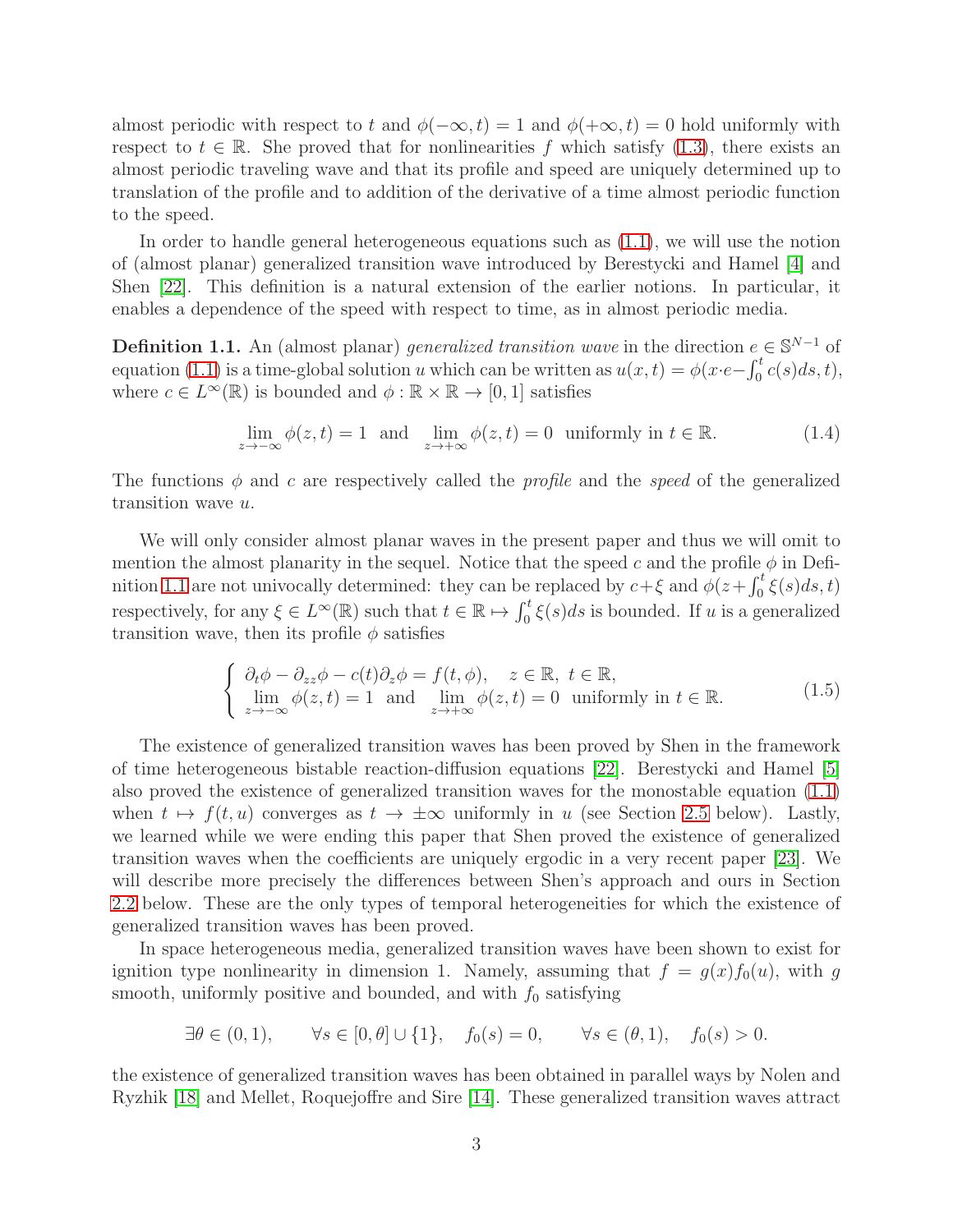the solutions of the Cauchy problem associated with front-like initial data [\[13\]](#page-24-9). Zlatos gave some extensions of these results to multi-dimensional media and more general nonlinearities [\[27\]](#page-25-8). Lastly, Nolen, Roquejoffre, Ryzhik and Zlatos constructed some space heterogeneous KPP nonlinearities such that equation [\(1.1\)](#page-0-0) does not admit any generalized transition wave [\[16\]](#page-25-9). A different generalization of the notion of traveling wave has been introduced in the framework of bistable reaction-diffusion equations with a small perturbation in space of the homogeneous equation by Vakulenko and Volpert [\[25\]](#page-25-10).

When the nonlinearity is homogeneous and of ignition or bistable type, we know that there exists a unique speed associated with a planar traveling wave. The analogue of this property in heterogeneous media is that, for bistable or ignition type nonlinearities, the generalized transition wave is unique up to translation in time (see [\[5,](#page-24-7) [13,](#page-24-9) [22\]](#page-25-0)). This means that the speed  $t \mapsto c(t)$  of the generalized transition wave is unique in some sense.

For monostable homogeneous nonlinearities, we know that there exists a unique speed  $c^*$  such that planar traveling waves of speed c exist if and only if  $c \geq c^*$ . Moreover, it is possible to construct solutions which behave as planar traveling waves with different speeds when  $t \to \pm \infty$  (see [\[10\]](#page-24-10)) and one can remark that these solutions are generalized transition waves. Hence, we expect a wide range of speeds  $t \mapsto c(t)$  to be associated with generalized transition waves in heterogeneous media. The aims of the present paper are the following.

- Prove the existence of generalized transition waves for time heterogeneous monostable equations.
- Identify a set of speeds  $t \mapsto c(t)$  associated with generalized transition waves.
- Apply our results to particular nonlinearities such as random stationary ergodic.

# <span id="page-3-1"></span>2 Statement of the results

### 2.1 Hypotheses

In this paper we just assume the nonlinear term  $f(t, u)$  to be bounded and measurable with respect to  $t$ . The notion of solution considered is that of strong solution: a subsolution (resp. supersolution) u of [\(1.1\)](#page-0-0) is a function in  $W^{2,1}_{N+1,loc}(\mathbb{R}^N \times \mathbb{R})$  $W^{2,1}_{N+1,loc}(\mathbb{R}^N \times \mathbb{R})$  $W^{2,1}_{N+1,loc}(\mathbb{R}^N \times \mathbb{R})$ <sup>1</sup> satisfying

$$
\partial_t u - \Delta u \le f(t, u)
$$
 (resp.  $\ge f(t, u)$ ), for a.e.  $x \in \mathbb{R}^N$ ,  $t \in \mathbb{R}$ ,

and a solution is a function  $u$  which is both a sub and a supersolution. It then follows from the standard parabolic theory that solutions belong to  $W_{p,loc}^{2,1}(\mathbb{R}^N\times\mathbb{R})$ , for all  $p<\infty$ , and then they are uniformly continuous by the embedding theorem.

The fundamental hypothesis we make on  $f$  is that it is of KPP type. Namely,  $f(t, u) \leq \mu(t)u$ , with  $\mu(t) := f'_u(t, 0)$ , which means that  $f(t, \cdot)$  lies below its tangent at 0 for all t. Hence, we expect the linearization at  $u = 0$  to play a crucial role in the dynamics of the equation.

<span id="page-3-0"></span><sup>&</sup>lt;sup>1</sup>  $W_p^{2,1}(\mathcal{Q}), \mathcal{Q} \subset \mathbb{R}^N \times \mathbb{R}$ , stands for the space of functions u such that  $u, \partial_{x_i}u, \partial_{x_ix_j}u, \partial_t u \in L^p(\mathcal{Q})$ .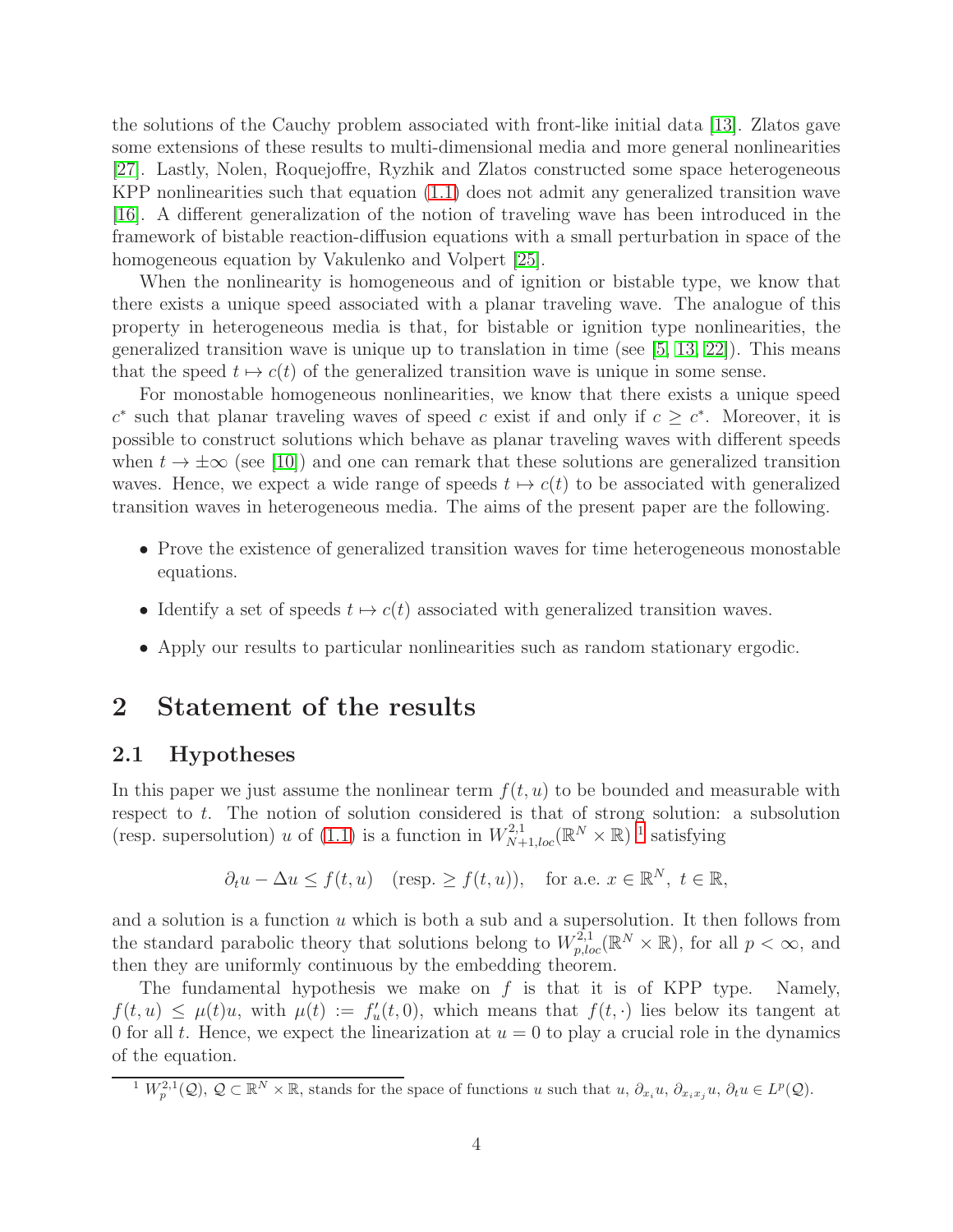A typical f we want to handle is

$$
f(t, u) = \mu(t)u(1 - u),
$$
\n(2.6)

with  $\mu \in L^{\infty}(\mathbb{R})$  and  $\inf_{t \in \mathbb{R}} \mu(t) > 0$ . This function fulfills the following set of hypotheses, which are the ones we will require in the statements of our results.

<span id="page-4-4"></span>**Hypothesis 2.1.** The function  $f = f(t, u)$  satisfies  $f(\cdot, u) \in L^{\infty}(\mathbb{R})$ , for all  $u \in [0, 1]$ , and, as a function of u, is Lipschitz continuous in  $[0, 1]$  and of class  $C<sup>1</sup>$  in a neighborhood of 0, uniformly with respect to  $t \in \mathbb{R}$ . Moreover, setting  $\mu(t) := f'_u(t, 0)$ , the following properties hold:

<span id="page-4-3"></span>for a.e. 
$$
t \in \mathbb{R}
$$
,  $f(t, 0) = f(t, 1) = 0$ ,  $\forall u \in (0, 1)$ ,  $\underset{t \in \mathbb{R}}{\text{ess inf}} f(t, u) > 0$ , (2.7)

<span id="page-4-1"></span>for a.e. 
$$
(t, u) \in \mathbb{R} \times [0, 1],
$$
  $f(t, u) \le \mu(t)u,$  (2.8)

<span id="page-4-2"></span> $\exists C > 0, \gamma, \delta \in (0, 1], \text{ for a.e. } (t, u) \in \mathbb{R} \times [0, \delta], \text{ } f(t, u) \geq \mu(t)u - Cu^{1+\gamma},$  $(2.9)$ 

Notice that [\(2.8\)](#page-4-1), [\(2.9\)](#page-4-2) are fulfilled if  $f(t, 0) = 0$  and  $f(t, \cdot)$  is respectively concave and in  $C^{1+\gamma}([0,\delta])$ , uniformly with respect to t.

### <span id="page-4-0"></span>2.2 Existence of generalized transition waves for general nonlinearities

Since the range of speeds associated with planar traveling waves in homogeneous media is given by  $[2\sqrt{f'(0)}, +\infty)$ , we expect to find similar constraints on the speeds of generalized transition waves in heterogeneous media. The constraint we will exhibit depends on the least mean of the speed.

<span id="page-4-6"></span>**Definition 2.2.** For any given function  $g \in L^{\infty}(\mathbb{R})$ , we define

$$
\underline{g} := \sup_{T>0} \inf_{t \in \mathbb{R}} \frac{1}{T} \int_{t}^{t+T} g(s) \, ds
$$

and we call this quantity the *least mean* of the function  $g$  (over  $\mathbb{R}$ ).

The definition of least mean does not change if one replaces the sup<sub>T>0</sub> with  $\lim_{T\to+\infty}$ (see Proposition [3.1](#page-11-0) below). Hence, if q admits a mean value  $\langle q \rangle$ , i.e., if there exists

<span id="page-4-7"></span>
$$
\langle g \rangle := \lim_{T \to +\infty} \frac{1}{T} \int_{t}^{t+T} g(s) \, ds, \quad \text{uniformly with respect to } t \in \mathbb{R}, \tag{2.10}
$$

then  $g = \langle g \rangle$ .

Notice that [\(2.7\)](#page-4-3) and [\(2.8\)](#page-4-1) yield  $\mu > 0$ . We are now in position to state our main result.

<span id="page-4-5"></span>**Theorem 2.3.** Assume that f satisfies Hypothesis [2.1](#page-4-4) and let  $e \in \mathbb{S}^{N-1}$ .

1) For all  $\gamma > 2\sqrt{\mu}$ , there exists a generalized transition wave u in direction e with a speed c such that  $c = \gamma$  and a profile  $\phi$  which is decreasing with respect to z.

2) There exists no generalized transition wave u in direction e with a speed c such that  $\underline{c} < 2\sqrt{\mu}$ .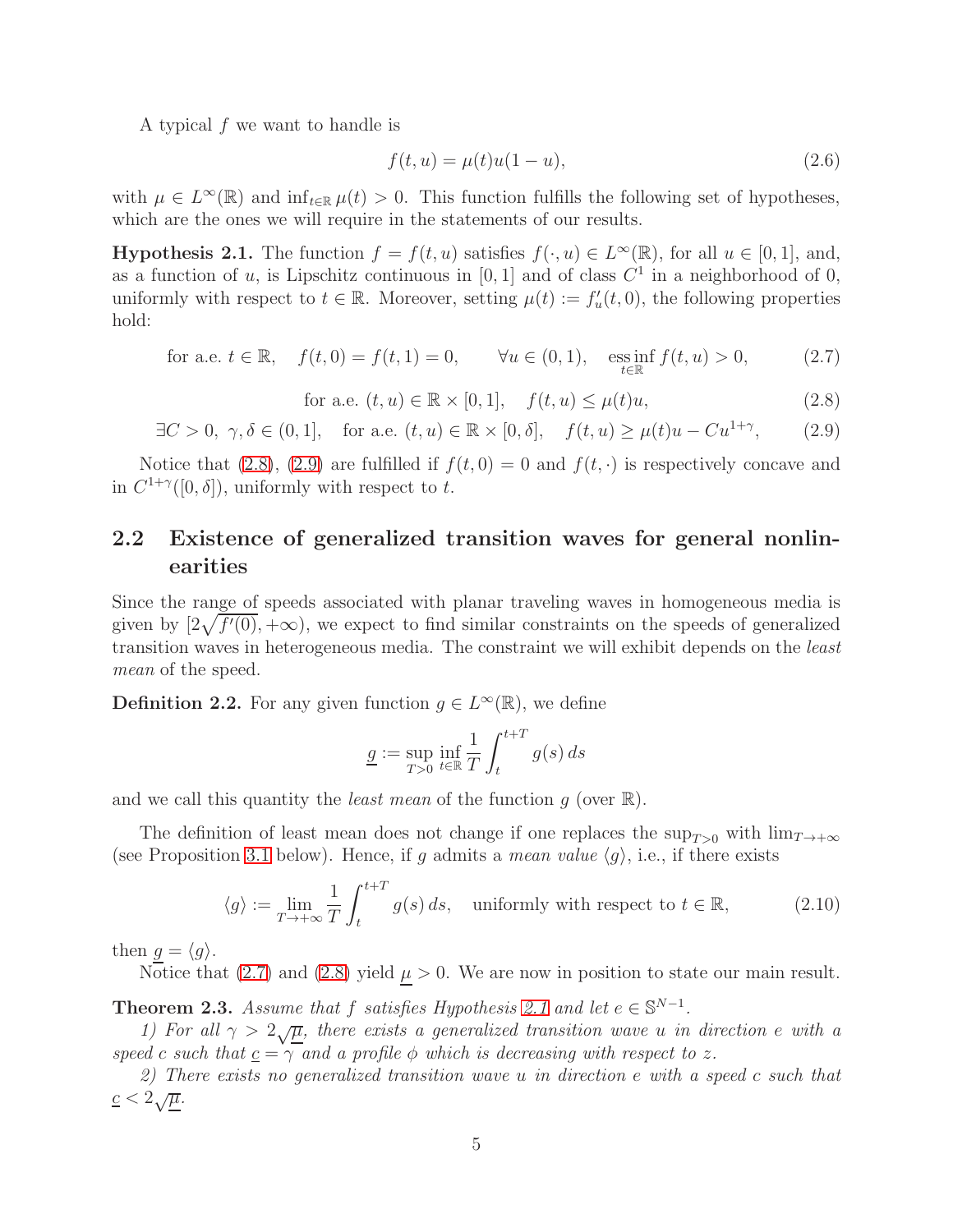The speeds we construct have the particular form

<span id="page-5-0"></span>
$$
c(t) = \frac{\mu(t)}{\kappa} + \kappa, \qquad \kappa \in (0, \sqrt{\underline{\mu}}). \tag{2.11}
$$

Hence, they keep some properties of the function  $\mu$ . In particular, if  $\mu$  admits a mean value  $\langle \mu \rangle$  then our result implies that a generalized transition wave with a speed c such that  $\langle c \rangle = \gamma$  exists if  $\gamma > 2\sqrt{\langle \mu \rangle}$  and does not exist if  $\gamma < 2\sqrt{\langle \mu \rangle}$ . Of course, this construction is not exhaustive: there might exist generalized transition waves with a speed c which cannot be written in the form [\(2.11\)](#page-5-0), as exhibited in Example [4](#page-10-0) below. More generally, trying to characterize the set of speeds associated with generalized transition waves is a very hard task, since this notion covers many types of speeds (see [\[4,](#page-24-0) [10\]](#page-24-10)). Indeed, it is still an open problem even in the case of homogeneous equations.

We did not manage to prove the existence of generalized transition waves with a speed with least mean  $2\sqrt{\mu}$ . We leave this extension as an open problem, that we will discuss in Examples [2](#page-9-0) and [3](#page-9-1) of Section [2.5](#page-8-0) below.

Theorem [2.3](#page-4-5) shows that the range of least means of the speeds associated with generalized transition waves is a half-line, with infimum  $2\sqrt{\mu}$ . If instead one considers other notions of mean then the picture is far from being complete: our existence result implies that, for every notion of mean  $M$  satisfying

$$
\forall g \in L^{\infty}(\mathbb{R}), \quad \mathcal{M}(g) \geq \underline{g}, \qquad \forall \alpha, \beta > 0, \quad \mathcal{M}(\alpha g + \beta) = \alpha \mathcal{M}(g) + \beta,
$$

and every  $\kappa \in (0, \sqrt{\underline{\mu}})$ , there exists a wave with speed c satisfying  $\mathcal{M}(c) = \frac{\mathcal{M}(\mu)}{\kappa} + \kappa$ , whereas there are no waves with  $\mathcal{M}(c) < 2\sqrt{\underline{\mu}}$ . But if  $\mathcal{M}(\mu) > \underline{\mu}$  then  $2\sqrt{\underline{\mu}} < \frac{\mathcal{M}(\mu)}{\sqrt{\mu}} + \sqrt{\underline{\mu}}$ , whence there is a gap between the thresholds of the existence and non-existence results.

In order to conclude this section, we briefly comment the differences between Shen's approach in [\[23\]](#page-25-6) and the present one. First, Shen only considered uniquely ergodic coefficients. We refer to [\[23\]](#page-25-6) for a precise definition but we would like to point out that if  $\mu$  is uniquely ergodic, then  $\langle \mu \rangle = \lim_{T \to +\infty} \frac{1}{T}$  $\frac{1}{T} \int_{t}^{t+T} \mu(s)ds$  exists uniformly with respect to  $t \in \mathbb{R}$ . This hypothesis is quite restrictive since it excludes, for example, general random stationary ergodic coefficients. Under this hypothesis, Shen proves that a generalized transition wave with a uniquely ergodic speed  $c = c(t)$  satisfying  $\langle c \rangle = \gamma$  exists if and only if  $\gamma \ge 2\sqrt{\langle \mu \rangle}$ . This is a slightly stronger result than ours since it provides existence in the critical case  $\gamma = 2\sqrt{\langle \mu \rangle}$ . Lastly, Shen's approach is different since she uses a dynamical systems setting, while we use a PDE approach inspired by [\[3\]](#page-24-5).

#### 2.3 Application to random stationary ergodic equations

We consider the reaction-diffusion equation with random nonlinear term

<span id="page-5-1"></span>
$$
\partial_t u - \Delta u = f(t, \omega, u), \quad x \in \mathbb{R}^N, \ t \in \mathbb{R}, \ \omega \in \Omega.
$$
 (2.12)

The function  $f : \mathbb{R} \times \Omega \times [0,1] \to \mathbb{R}$  is a random function defined on a probability space  $(\Omega, \mathbb{P}, \mathcal{F})$ . We assume that  $(t, u) \mapsto f(t, \omega, u)$  satisfies Hypothesis [2.1](#page-4-4) for almost every  $\omega \in \Omega$ ,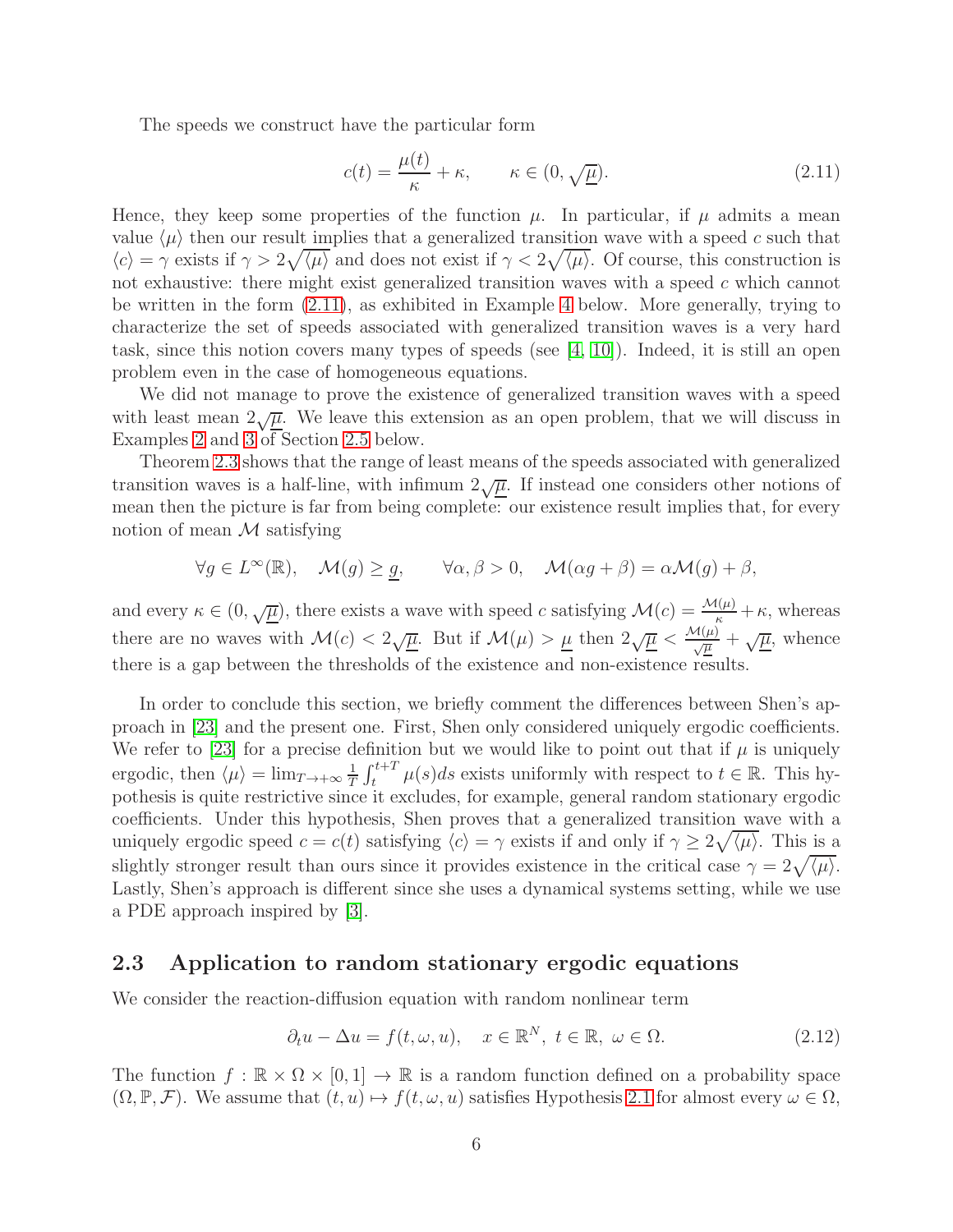and in addition that

<span id="page-6-0"></span>
$$
\forall t \in \mathbb{R}, \quad u \mapsto f(t, \omega, u)/u \text{ is nonincreasing in } [1 - \delta, 1], \tag{2.13}
$$

where the constants  $\gamma$  and  $\delta$  depend on  $\omega$ . Notice that [\(2.13\)](#page-6-0) is satisfied in particular when  $u \mapsto f(t, \omega, u)$  is nonincreasing in  $(1-\delta, 1)$ , since f is positive there. We further suppose that  $f(t, \omega, u)$  is a stationary ergodic random function with respect to t. Namely, there exists a group  $(\pi_t)_{t \in \mathbb{R}}$  of measure-preserving transformations of  $\Omega$  such that

$$
\forall (t,s,\omega,u)\in\mathbb{R}\times\mathbb{R}\times\Omega\times[0,1],\quad f(t+s,\omega,u)=f(t,\pi_s\omega,u),
$$

and for all  $A \in \mathcal{F}$ , if  $\pi_t A = A$  for all  $t \in \mathbb{R}$ , then  $\mathbb{P}(A) = 0$  or 1.

A generalization of the notion of traveling waves for equation [\(2.12\)](#page-5-1) has been given by Shen in [\[21\]](#page-25-11).

**Definition 2.4.** (see [\[21\]](#page-25-11), Def. 2.3) A random transition wave in the direction  $e \in \mathbb{S}^{N-1}$ of equation [\(2.12\)](#page-5-1) is a function  $u : \mathbb{R}^N \times \mathbb{R} \times \Omega \to [0, 1]$  which satisfies:

• There exist two bounded measurable functions  $\tilde{c} : \Omega \to \mathbb{R}$  and  $\tilde{\phi} : \mathbb{R} \times \Omega \to [0, 1]$  such that  $u$  can be written as

$$
u(x,t,\omega) = \widetilde{\phi}(x \cdot e - \int_0^t \widetilde{c}(\pi_s \omega) ds, \pi_t \omega) \text{ for all } (x,t,\omega) \in \mathbb{R}^N \times \mathbb{R} \times \Omega.
$$

- For almost every  $\omega \in \Omega$ ,  $(x, t) \mapsto u(x, t, \omega)$  is a solution of [\(2.12\)](#page-5-1).
- For almost every  $\omega \in \Omega$ ,  $\lim_{z \to -\infty} \phi(z, \omega) = 1$  and  $\lim_{z \to +\infty} \phi(z, \omega) = 0$ .

The functions  $\widetilde{\phi}$  and  $\widetilde{c}$  are respectively called the *random profile* and the *random speed* of the random transition wave u.

Notice that if [\(2.12\)](#page-5-1) admits a generalized transition wave for a.e.  $\omega \in \Omega$ , and the associated profiles  $\phi(z, t, \omega)$  and speeds  $c(t, \omega)$  are stationary ergodic with respect to t, then the functions  $\phi(z,\omega) := \phi(z,0,\omega)$  and  $\tilde{c}(\omega) := c(0,\omega)$  are the profile and the speed of a random transition wave.

The existence of random transition waves has been proved in the framework of space-time random stationary ergodic bistable nonlinearities by Shen [\[21\]](#page-25-11) and in the framework of space random stationary ergodic ignition type nonlinearities by Nolen and Ryzhik [\[18\]](#page-25-7) (see also [\[27\]](#page-25-8) for some extensions).

Starting from Theorem [2.3,](#page-4-5) we are able to characterize the existence of random transition waves in terms of the least mean of their speed. For a stationary ergodic function  $q : \mathbb{R} \times \Omega \to \mathbb{R}$ , the least mean of  $t \mapsto q(t, \omega)$  is independent of  $\omega$ , for every  $\omega$  in a set of probability 1 (see Proposition [4.1](#page-18-0) below). We call this quantity the least mean of the random function  $g$ , and we denote it by  $g$ .

<span id="page-6-1"></span>**Theorem 2.5.** Let  $e \in \mathbb{S}^{N-1}$ . Under the previous hypotheses, for all  $\gamma > 2\sqrt{\mu}$ , there exists a random transition wave u in direction e with random speed  $\tilde{c}$  such that  $c(t, \omega) := \tilde{c}(\pi_t \omega)$ has least mean  $\gamma$ , and a random profile  $\widetilde{\phi}$  which is decreasing with respect to z.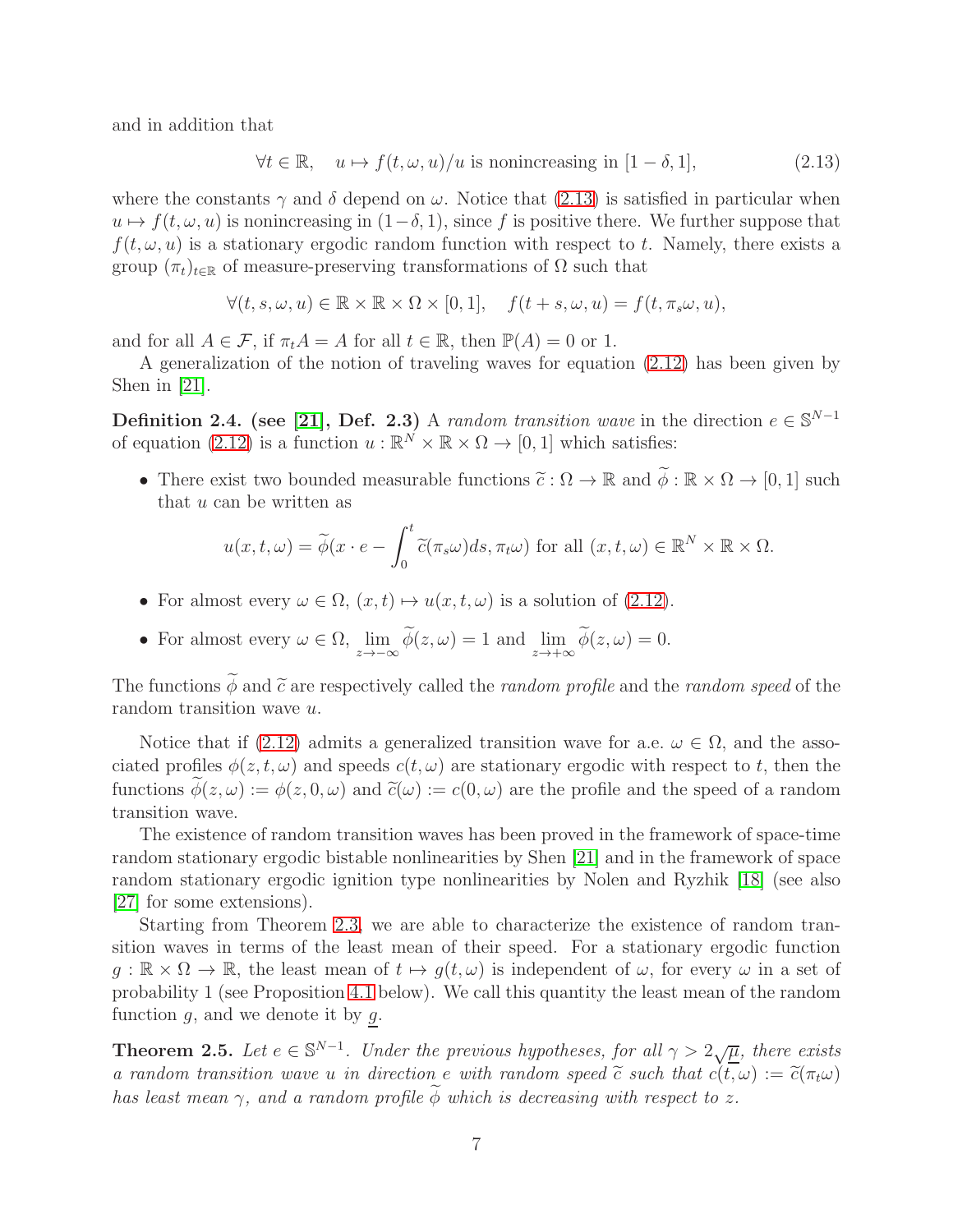This result is not an immediate corollary of Theorem [2.3.](#page-4-5) In fact, for given  $\kappa \in (0, \sqrt{\mu})$ and almost every  $\omega \in \Omega$ , Theorem [2.3](#page-4-5) provides a generalized transition wave with speed  $c(\cdot,\omega)$  satisfying  $c = \frac{\mu}{\kappa} + \kappa$ . Hence, c is stationary ergodic in t, but it is far from being obvious that the same is true for the profile  $\phi$ . Actually, to prove this we require the additional hypothesis [\(2.13\)](#page-6-0). Instead, the non-existence of random transition waves with speeds c satisfying  $c < 2\sqrt{\mu}$  follows directly from Theorem [2.3.](#page-4-5)

### 2.4 Spreading properties

When the nonlinearity f does not depend on t, Aronson and Weinberger [\[2\]](#page-24-1) proved that if u is the solution of the associated Cauchy problem, with an initial datum which is "front-like" in direction e, then for all  $\sigma > 0$ ,

$$
\lim_{t \to +\infty} \inf_{x \le (2\sqrt{f'(0)} - \sigma)t} u(x, t) = 1, \qquad \lim_{t \to +\infty} \inf_{x \ge (2\sqrt{f'(0)} + \sigma)t} u(x, t) = 0.
$$

This result is called a *spreading property* and means that the level-lines of  $u(t, \cdot)$  behave like  $2\sqrt{f'(0)}t$  as  $t \to +\infty$ . The aim of this section is to extend this property to the Cauchy problem associated with [\(1.1\)](#page-0-0), namely,

<span id="page-7-0"></span>
$$
\begin{cases}\n\partial_t u - \Delta u = f(t, u), & x \in \mathbb{R}^N, \ t > 0, \\
u(x, 0) = u_0(x), & x \in \mathbb{R}^N.\n\end{cases}
$$
\n(2.14)

Our result will involve once again the least mean of  $\mu$ , but this time over  $\mathbb{R}_+$ , because the equation is defined only for  $t > 0$ . For a given function  $g \in L^{\infty}((0, +\infty))$ , we set

$$
\underline{g}_{+} := \sup_{T>0} \inf_{t>0} \frac{1}{T} \int_{t}^{t+T} g(s) \, ds.
$$

We similarly define the upper mean  $\overline{g}^+$ :

$$
\overline{g}^+ := \inf_{T>0} \sup_{t>0} \frac{1}{T} \int_t^{t+T} g(s) \, ds.
$$

In [\[6\]](#page-24-11) Berestycki, Hamel and the first author partially extended the result of [\[2\]](#page-24-1) to general space-time heterogeneous equations. They showed in particular that the level-lines of  $u(t, \cdot)$ do not grow linearly and can oscillate. They obtained some estimates on the location of these level-lines, which are optimal when  $t \mapsto f(t, u)$  converges as  $t \to +\infty$  locally in u, but not when f is periodic for example. These properties have been improved by Berestycki and the first author in [\[9\]](#page-24-12), by using the notion of generalized principal eigenvalues in order to estimate more precisely the maximal and the minimal linear growths of the location of the level-lines of  $u(t, \cdot)$ . When f only depends on t, as in the present paper, they proved that if  $u_0 \in C^0(\mathbb{R}^N)$  is such that  $0 \le u_0 \le 1$ ,  $u_0 \ne 0$  and it is compactly supported, then the solution  $u$  of  $(2.14)$  satisfies

<span id="page-7-1"></span>
$$
\forall e \in \mathbb{S}^{N-1}, \quad \lim_{t \to +\infty} u(x + \gamma t e, t) = \begin{cases} 1 & \text{if } 0 \le \gamma < 2\sqrt{\mu_{+}}\\ 0 & \text{if } \gamma > 2\sqrt{\overline{\mu^{+}}} \end{cases} \quad \text{locally in } x. \tag{2.15}
$$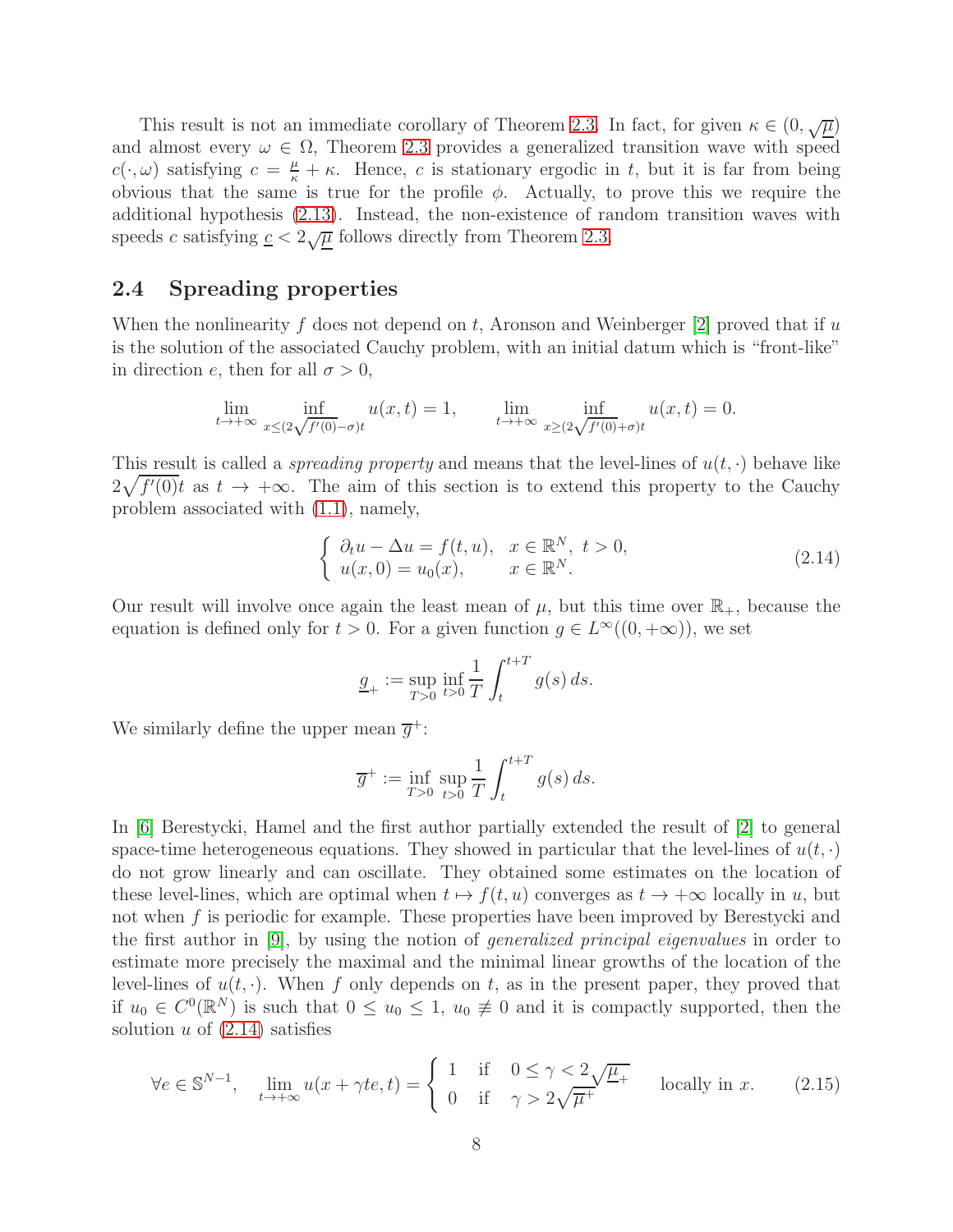In [\[9\]](#page-24-12), this result follows from a more general statement, proved in the framework of spacetime heterogeneous equations using homogenization techniques. Here we improve [\(2.15\)](#page-7-1) by decreasing the threshold for the convergence to 0. Our proof is based on direct arguments.

<span id="page-8-2"></span>**Proposition 2.6.** Assume that f satisfies Hypothesis [2.1](#page-4-4) and let  $u_0 \in C^0(\mathbb{R}^N)$  be such that  $0 \le u_0 \le 1$ ,  $u_0 \neq 0$ . Then the solution u of [\(2.14\)](#page-7-0) satisfies

<span id="page-8-3"></span>
$$
\forall \gamma < 2\sqrt{\underline{\mu}_{+}}, \quad \lim_{t \to +\infty} \inf_{|x| \le \gamma t} u(x, t) = 1. \tag{2.16}
$$

If in addition  $u_0$  is compactly supported then

<span id="page-8-1"></span>
$$
\forall \sigma > 0, \quad \lim_{t \to +\infty} \sup_{|x| \ge 2\sqrt{t \int_0^t \mu(s)ds} + \sigma t} u(x, t) = 0. \tag{2.17}
$$

If  $u_0$  is "front-like" in the direction e, then  $|x| \geq 2\sqrt{t \int_0^t \mu(s)ds} + \sigma t$  can be replaced by  $x \cdot e \geq 2\sqrt{t \int_0^t \mu(s)ds} + \sigma t$  in [\(2.17\)](#page-8-1).

Remark 2.7. Proposition [2.6](#page-8-2) still holds if [\(2.9\)](#page-4-2), [\(2.13\)](#page-6-0) are not satisfied and, in case of [\(2.16\)](#page-8-3), the KPP condition [\(2.8\)](#page-4-1) can also be dropped.

If  $\frac{1}{t} \int_0^t \mu(s) ds \to \mu_+$  as t goes to  $+\infty$  then the result of Proposition [2.6](#page-8-2) is optimal. Otherwise it does not describe in an exhaustive way the large time behavior of  $u$ .

Open problem 1. Assume that the hypotheses of Proposition [2.6](#page-8-2) hold and that

$$
\underline{\mu}_+ < \gamma < \liminf_{t \to +\infty} \frac{1}{t} \int_0^t \mu(s) ds.
$$

<span id="page-8-0"></span>What can we say about  $\lim_{t\to+\infty} u(\gamma t e, t)$ .

#### 2.5 Examples.

We now present some examples in order to illustrate the notion of generalized transition waves and to discuss the optimality of our results.

Example 1. Functions without uniform mean. Set  $t_1 := 2$  and, for  $n \in \mathbb{N}$ ,

$$
\sigma_n := t_n + n, \qquad \tau_n := \sigma_n + n, \qquad t_{n+1} := \tau_n + 2^n.
$$

The function  $\mu$  defined by

$$
\mu(t) := \begin{cases} 3 & \text{if } t_n < t < \sigma_n, \ n \in \mathbb{N}, \\ 1 & \text{if } \sigma_n < t < \tau_n, \ n \in \mathbb{N}, \\ 2 & \text{otherwise} \end{cases}
$$

satisfies

$$
\underline{\mu}_{+} = 1 < \lim_{t \to +\infty} \frac{1}{t} \int_0^t \mu(s) ds = 2 < \overline{\mu}_{+} = 3.
$$

Therefore,  $\mu$  does not admit a uniform mean  $\langle \mu \rangle$  (over  $\mathbb{R}_+$ ).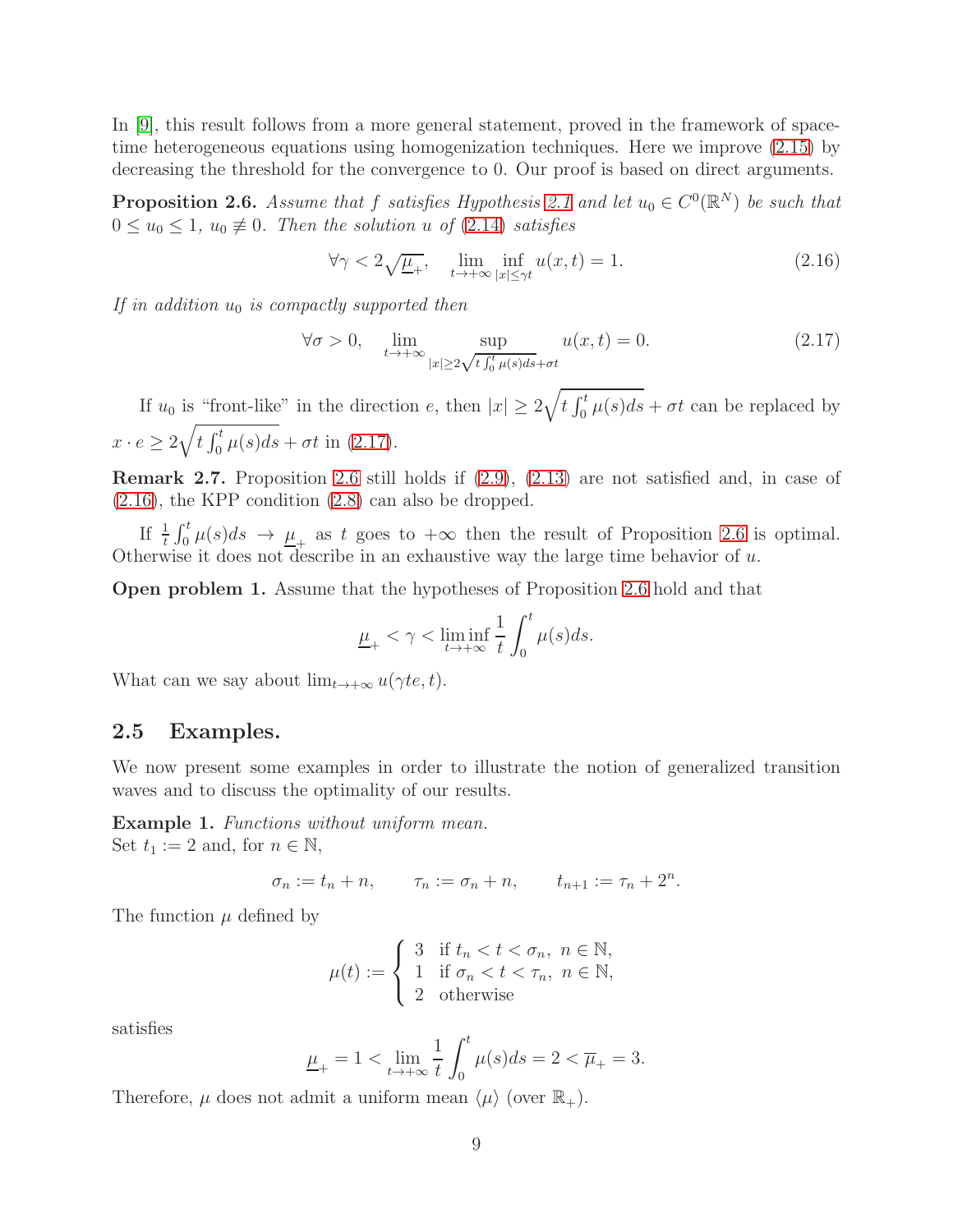<span id="page-9-0"></span>Example 2. Generalized transition waves with various choices of speeds. Fix  $\alpha > 1$  and consider the homogeneous reaction-diffusion equation

$$
\partial_t u - \partial_{xx} u = u(1 - u)(u + \alpha).
$$

A straightforward computation yields that the function

$$
U(z) = \frac{1}{1 + e^{z/\sqrt{2}}}
$$

is the profile of a planar traveling wave of speed  $c_0 = \sqrt{2\alpha} + \frac{1}{\sqrt{2}}$  $\frac{1}{2}$ . Note that  $c_0$  is strictly larger than the minimal speed  $2\sqrt{\alpha}$  for the existence of traveling waves.

We now perturb this equation by adding some time heterogeneous bounded function  $\xi \in C^0(\mathbb{R})$  in the nonlinearity:

<span id="page-9-2"></span>
$$
\partial_t v - \partial_{xx} v = v(1 - v)(v + \alpha - \frac{1}{\sqrt{2}}\xi(t)),\tag{2.18}
$$

with  $\|\xi\|_{\infty} < \sqrt{2}(\alpha - 1)$  so that this equation is still of KPP type. Let

$$
v(x,t) := U(x - c_0t + \int_0^t \xi(s)ds).
$$

Since  $U' = -\frac{U}{\sqrt{2}}$  $\frac{1}{2}(1-U)$ , one readily checks that v is a generalized transition wave of equation [\(2.18\)](#page-9-2), with speed  $c(t) = c_0 + \xi(t)$ . If  $\langle \xi \rangle = 0$ , then this generalized transition wave has a global mean speed  $c_0$ . But as  $\xi$  is arbitrary, the fluctuations around this global mean speed can be large. This example shows that the speeds associated with generalized transition waves can be very general, depending on the structure of the heterogeneous equation.

<span id="page-9-1"></span>**Example 3.** Generalized transition waves with speeds c satisfying  $\underline{c} = 2\sqrt{\underline{\mu}}$ . We can generalize the method used in the previous example to obtain generalized transition waves with a speed with minimal least mean. Consider any homogeneous function  $f : [0, 1] \rightarrow [0, \infty)$ such that f is Lipschitz-continuous,  $f(0) = f(1) = 0$ ,  $f(s) > 0$  if  $s \in (0,1)$  and  $s \mapsto f(s)/s$ is nonincreasing. Then we know from [\[2\]](#page-24-1) that for all  $c \geq 2\sqrt{f'(0)}$ , there exists a decreasing function  $U_c \in C^2(\mathbb{R})$  such that  $U_c(-\infty) = 1$ ,  $U_c(+\infty) = 0$  and  $-U''_c - cU'_c = f(U_c)$  in R. It is well-known that  $-U''_c(x)/U'_c(x) \to \lambda_c$  as  $x \to +\infty$ , where  $\lambda_c > 0$  is the smallest root of  $\lambda \mapsto -\lambda^2 + c\lambda_c - f'(0)$ . Moreover, writing the equation satisfied by  $U_c'/U_c$ , one can prove that  $U'_c \geq -\lambda_c U_c$  in R. It follows that the function  $P_c : [0,1] \to [0,+\infty)$  defined by  $P_c(u) := -U'_c(U_c^{-1}(u))$  for  $u \in (0,1)$  and  $P_c(0) = P_c(1) = 0$  is Lipschitz-continuous. Furthermore, it is of KPP type, because

$$
P_c'(0) = -\lim_{x \to +\infty} \frac{U_c''(x)}{U_c'(x)} = \lambda_c, \qquad \frac{P_c(u)}{u} = -\frac{U_c'(U_c^{-1}(u))}{U_c(U_c^{-1}(u))} \ge \lambda_c.
$$

We now consider a given function  $\xi \in C^{\alpha}(\mathbb{R})$  with least mean  $\underline{\xi} = 0$ . The function v defined by  $v(x,t) := U_c(x - ct - \int_0^t \xi(s)ds)$  satisfies

$$
\partial_t v - \partial_{xx} v = f(v) + \xi(t)P_c(v) =: g(t, v) \text{ in } \mathbb{R}.
$$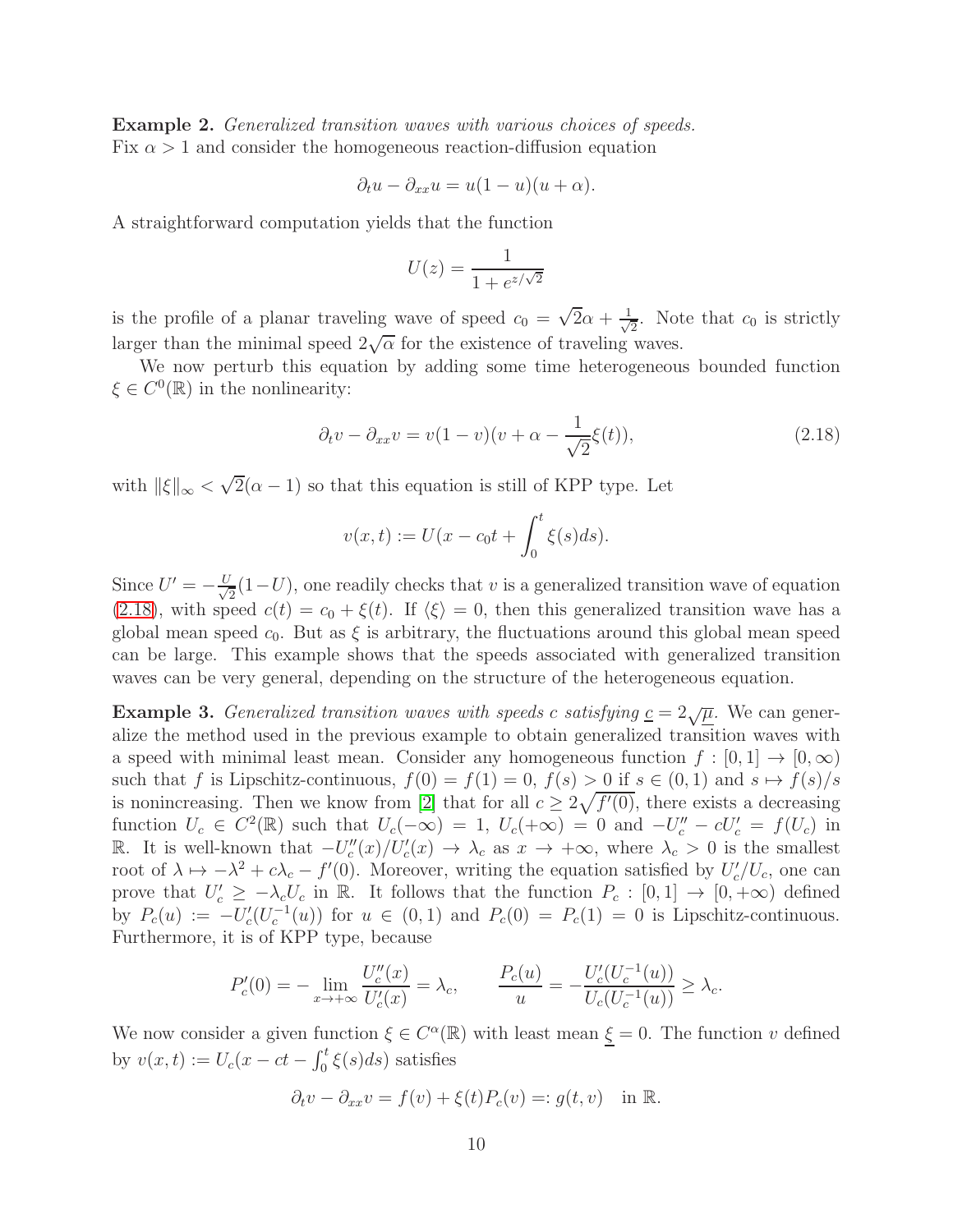It is clearly a generalized transition wave of this equation, with speed  $c_1(t) = c + \xi(t)$ . Let now see what Theorem [2.3](#page-4-5) gives. Here,  $\mu(t) = g'_u(t,0) = f'(0) + \lambda_c \xi(t)$  and thus  $\underline{\mu} = f'(0)$ since  $\xi = 0$ .

If  $c > 2\sqrt{f'(0)}$ , then we know that there exists a generalized transition wave w with a speed  $c_2(t) = \frac{\mu(t)}{\kappa} + \kappa$ , for some  $0 < \kappa < \sqrt{f'(0)}$  such that  $c_2 = c$ . These two conditions impose  $\kappa = \lambda_c$  and thus  $c_2(t) = \frac{f'(0)}{\lambda_c}$  $\frac{f(0)}{\lambda_c} + \xi(t) + \lambda_c = c_1(t)$ . Hence,  $c_1 \equiv c_2$ , which means that the speed obtained through Theorem [2.3](#page-4-5) is the speed of the generalized transition wave  $v$ .

The case  $c = 2\sqrt{f'(0)}$  is not covered by Theorem [2.3.](#page-4-5) In this case, the speed  $c_1$  of the generalized transition wave v satisfies  $c_1(t) = 2\sqrt{f'(0)} + \xi(t) = \frac{\mu(t)}{\lambda_c} + \lambda_c$ . Thus, in this example, it is possible to improve Theorem [2.3](#page-4-5) part 1) to the case  $c = 2\sqrt{\mu}$ .

# <span id="page-10-0"></span>**Example 4.** Speeds which cannot be written as  $c(t) = \frac{\mu(t)}{\kappa} + \kappa$ .

Consider a smooth positive function  $\mu = \mu(t)$  such that  $\mu(t) \to \mu_1$  as  $t \to -\infty$  and  $\mu(t) \to \mu_2$ as  $t \to +\infty$ , with  $\mu_1 > 0$  and  $\mu_2 > 0$ . Let  $f(t, u) = \mu(t)u(1 - u)$ . Then it has been proved by Berestycki and Hamel (in a more general framework, see [\[5\]](#page-24-7)) that if  $\mu_1 < \mu_2$ , then for all  $c_1 \in [2\sqrt{\mu_1}, +\infty)$ , there exists a generalized transition wave of equation [\(1.1\)](#page-0-0) with speed c such that  $c(t) \to c_1$  as  $t \to -\infty$  and  $\frac{1}{t} \int_0^t c(s) ds \to c_2$  as  $t \to +\infty$ , where  $c_2 = \frac{\mu_2}{\kappa_1}$  $\frac{\mu_2}{\kappa_1} + \kappa_1$  and  $\kappa_1$ is the smallest root of  $\kappa_1^2 - \kappa_1 c_1 + \mu_1$ . This result can be deduced from Theorem [2.3](#page-4-5) when  $c_1 > 2\sqrt{\mu_1}$ , which even gives a stronger result since we get  $c(t) = \frac{\mu(t)}{\kappa_1} + \kappa_1$  for all  $t \in \mathbb{R}$ .

When  $\mu_1 > \mu_2$ , then Berestycki and Hamel obtained a different result. Namely, they prove that for all  $c_1 \in [2\sqrt{\mu_1}, +\infty)$ , if  $\kappa_1 \geq \sqrt{\mu_2}$  (which is true in particular when  $c_1 = 2\sqrt{\mu_1}$ ), there exists a generalized transition wave of equation [\(1.1\)](#page-0-0) with speed c such that  $c(t) \rightarrow c_1$ as  $t \to -\infty$  and  $\frac{1}{t} \int_0^t c(s) ds \to 2\sqrt{\mu_2}$  as  $t \to +\infty$ . In this case the speed c cannot be put in the form  $c(t) = \frac{\mu(t)}{\kappa} + \kappa$  for some  $\kappa > 0$ . Hence, the class of speeds we construct in Theorem [2.3](#page-4-5) is not exhaustive. Moreover, in this example, this class of speeds misses the most important generalized transition waves: the one which travels with speed  $2\sqrt{\mu_1}$  when  $t \to -\infty$  and  $2\sqrt{\mu_2}$  when  $t \to +\infty$ . As these two speeds are minimal near  $t = \pm \infty$ , one can expect this generalized transition wave to be attractive in some sense, as in homogeneous media (see [\[11\]](#page-24-2)).

### 3 Proof of the results

As we said at the beginning of Section [2.1,](#page-3-1) in this paper the terms (strong) sub and supersolution refer to functions in  $W^{2,1}_{N+1,loc}$ , satisfying the differential inequalities a.e. We say that a function is a *generalized subsolution* (resp. *supersolution*) if it is the supremum (resp. infimum) of a finite number of subsolutions (resp. supersolutions).

#### 3.1 Properties of the least mean

We first give an equivalent formulation of the least mean (see Definition [2.2\)](#page-4-6).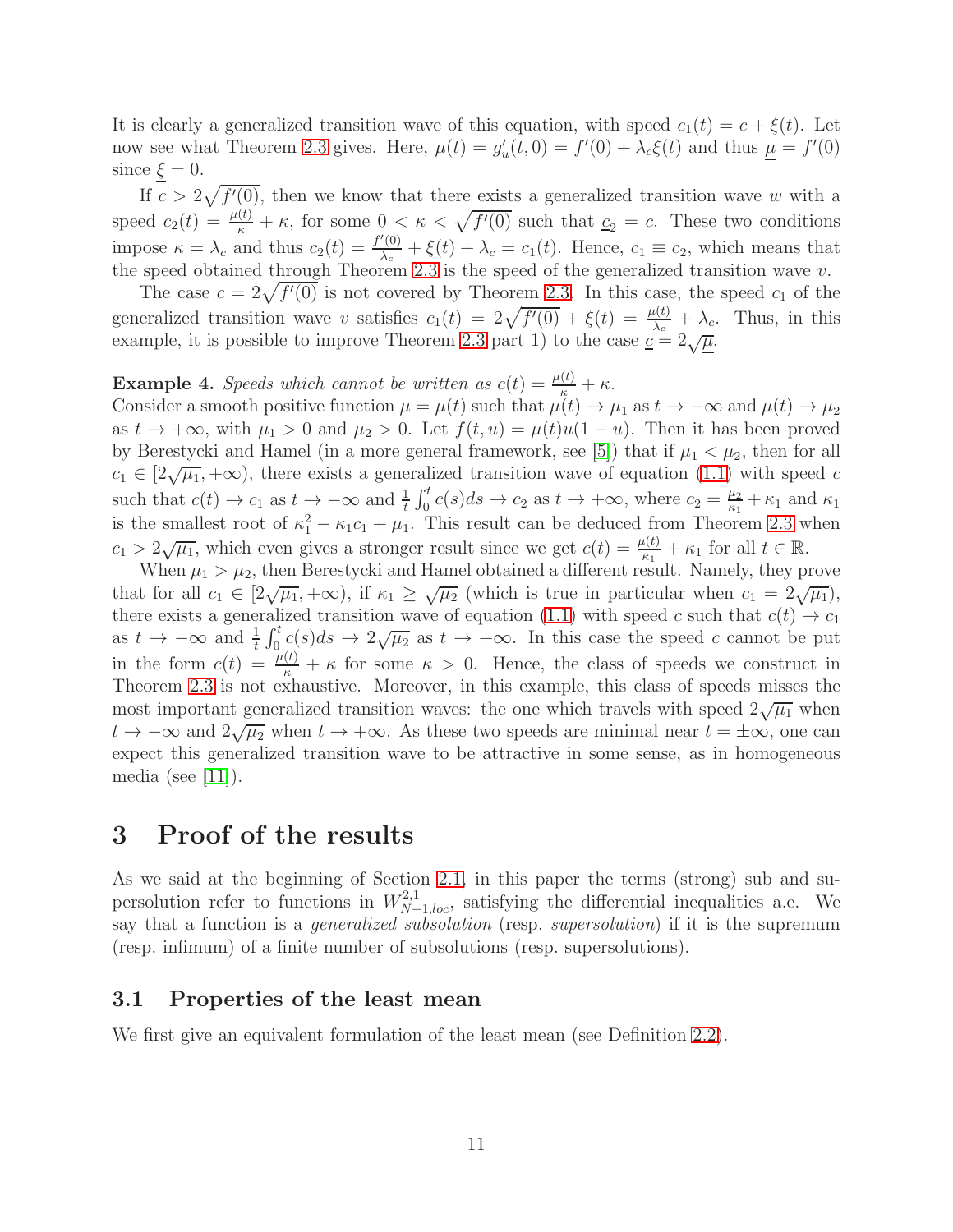<span id="page-11-0"></span>**Proposition 3.1.** If  $g \in L^{\infty}(\mathbb{R})$  then its least mean <u>g</u> satisfies

$$
\underline{g} = \lim_{T \to +\infty} \underset{t \in \mathbb{R}}{\text{ess inf}} \frac{1}{T} \int_{t}^{t+T} g(s) \, ds.
$$

In particular, if g admits a mean value  $\langle g \rangle$ , defined by [\(2.10\)](#page-4-7), then  $g = \langle g \rangle$ . *Proof.* For  $T > 0$ , define the following function:

$$
F(T) := \inf_{t \in \mathbb{R}} \int_{t}^{t+T} g(s) \, ds.
$$

We have that

$$
\underline{g} = \sup_{T>0} \frac{F(T)}{T} \ge \limsup_{T \to +\infty} \frac{F(T)}{T}.
$$

Therefore, to prove the statement we only need to show that  $\liminf_{T\to+\infty} F(T)/T \geq \underline{g}$ . For any  $\varepsilon > 0$ , let  $T_{\varepsilon} > 0$  be such that  $F(T_{\varepsilon})/T_{\varepsilon} \geq \underline{g} - \varepsilon$ . We use the notation  $\lfloor x \rfloor$  to indicate the floor of the real number x (that is, the greatest integer  $n \leq x$ ) and we compute

$$
\forall T > 0, \quad F(T) = \inf_{t \in \mathbb{R}} \left( \int_{t}^{t + \left\lfloor \frac{T}{T_{\varepsilon}} \right\rfloor T_{\varepsilon}} g(s) \, ds + \int_{t + \left\lfloor \frac{T}{T_{\varepsilon}} \right\rfloor T_{\varepsilon}}^{t + T} g(s) \, ds \right) \ge \left\lfloor \frac{T}{T_{\varepsilon}} \right\rfloor F(T_{\varepsilon}) - \|g\|_{L^{\infty}(\mathbb{R})} T_{\varepsilon}.
$$

As a consequence,

$$
\liminf_{T \to +\infty} \frac{F(T)}{T} \ge \lim_{T \to +\infty} \left\lfloor \frac{T}{T_{\varepsilon}} \right\rfloor \frac{T_{\varepsilon}}{T} \frac{F(T_{\varepsilon})}{T_{\varepsilon}} = \frac{F(T_{\varepsilon})}{T_{\varepsilon}} \ge \underline{g} - \varepsilon.
$$

The proof is thereby achieved due to the arbitrariness of  $\varepsilon$ .

We now derive another characterization of the least mean. This is the property underlying the fact that the existence of generalized transition waves is expressed in terms of the least mean of their speeds.

<span id="page-11-2"></span>**Lemma 3.2.** Let  $B \in L^{\infty}(\mathbb{R})$ . Then

$$
\underline{B} = \sup_{A \in W^{1,\infty}(\mathbb{R})} \operatorname{ess\,inf}_{t \in \mathbb{R}} (A' + B)(t).
$$

*Proof.* If B is a periodic function, then  $g(t) := \underline{B} - B(t)$  is periodic with zero mean. Thus  $A(t) := \int_0^t g(s)ds$  is bounded and satisfies  $A' + \overline{B} \equiv \underline{B}$ . This shows that

<span id="page-11-1"></span>
$$
\underline{B} \le \sup_{A \in W^{1,\infty}(\mathbb{R})} \operatorname{ess\,inf}_{t \in \mathbb{R}} (A' + B)(t) \tag{3.19}
$$

in this simple case. We will now generalize this construction in order to handle general functions B.

Fix  $m < \underline{B}$ . By definition, there exists  $T > 0$  such that

$$
\inf_{t \in \mathbb{R}} \frac{1}{T} \int_{t}^{t+T} B(s) \, ds > m.
$$

 $\Box$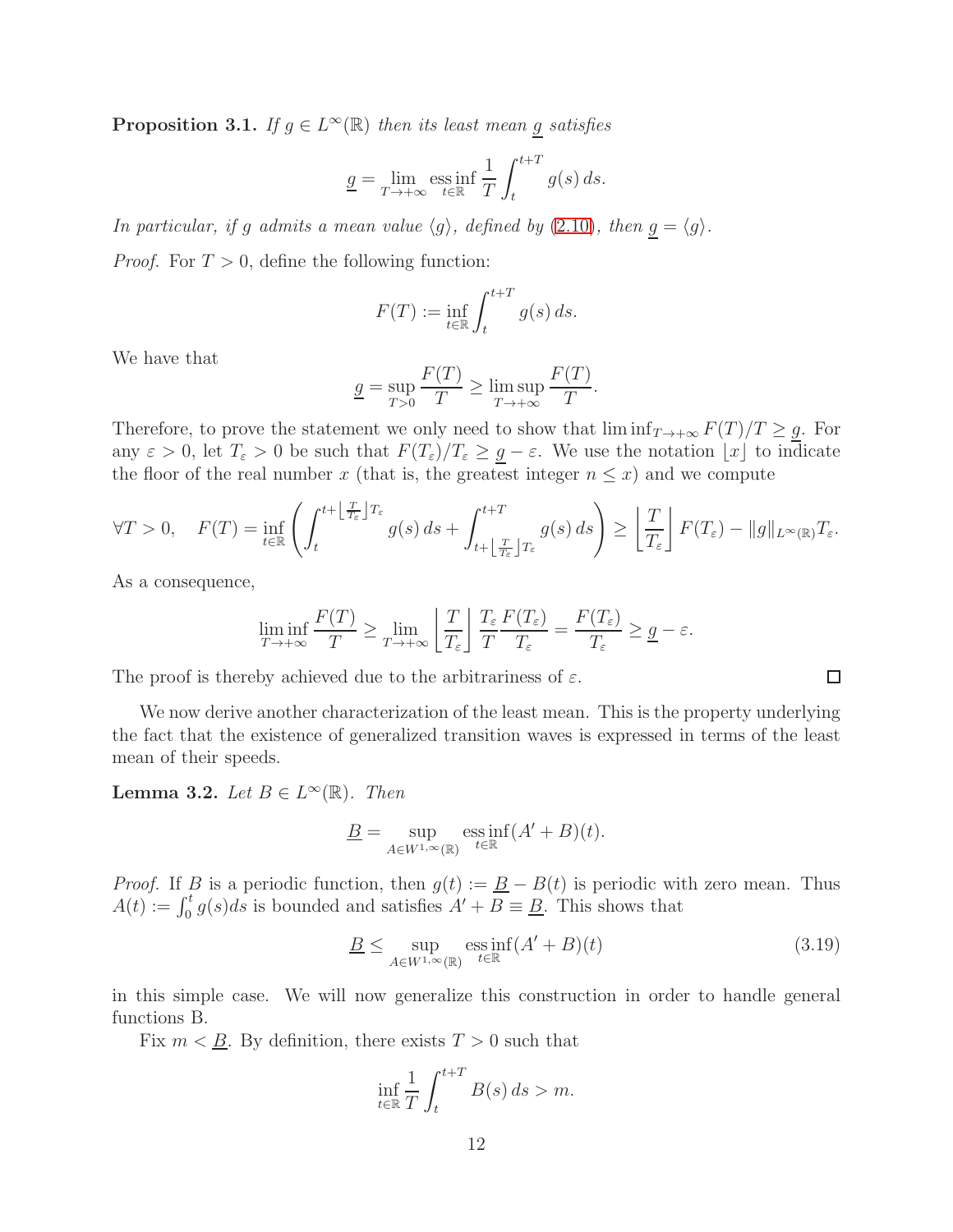We define

$$
\forall k \in \mathbb{Z}, \text{ for a.e. } t \in [(k-1)T, kT), \quad g(t) := -B(t) + \beta_k, \quad \text{where } \beta_k := \frac{1}{T} \int_{(k-1)T}^{kT} B(s) \, ds.
$$

Then we set  $A(t) := \int_0^t g(s)ds$ . It follows that  $A' + B \geq m$  and, since  $\int_{(k-1)T}^{k} g(s) ds = 0$ , that

$$
||A||_{L^{\infty}(\mathbb{R})} \le ||g||_{L^{\infty}(\mathbb{R})}T \le 2T||B||_{L^{\infty}(\mathbb{R})}.
$$

Therefore [\(3.19\)](#page-11-1) holds due to the arbitrariness of  $m < B$ .

Consider now a function  $A \in W^{1,\infty}(\mathbb{R})$ . Owing to Proposition [3.1](#page-11-0) we derive

$$
\underline{B} = \lim_{T \to +\infty} \inf_{t \in \mathbb{R}} \frac{1}{T} \int_{t}^{t+T} B(s) \, ds \ge \operatorname*{ess}_{\mathbb{R}} \inf(A' + B) + \lim_{T \to +\infty} \inf_{t \in \mathbb{R}} \frac{1}{T} \int_{t}^{t+T} (-A'(s)) \, ds
$$
\n
$$
= \operatorname*{ess}_{\mathbb{R}} \inf(A' + B) + \lim_{T \to +\infty} \inf_{t \in \mathbb{R}} \frac{1}{T} (A(t) - A(t + T)) = \operatorname*{ess}_{\mathbb{R}} \inf(A' + B).
$$

This concludes the proof.

<span id="page-12-1"></span>**Remark 3.3.** In the proof of Lemma [3.2](#page-11-2) we have shown the following fact: if  $\eta \in \mathbb{N} \cup \{+\infty\}$ ,  $T > 0$  are such that

 $\Box$ 

$$
m := \inf_{\substack{k \in \mathbb{N} \\ k \le \eta}} \frac{1}{T} \int_{(k-1)T}^{kT} B(s) \, ds > 0,
$$

then there exists  $A \in W^{1,\infty}((0,\eta T))$  satisfying

$$
\underset{[0,\eta T)}{\mathrm{ess\,inf}}(A'+B)=m, \qquad \|A\|_{L^{\infty}((0,\eta T))} \leq 2T \|B\|_{L^{\infty}((0,\eta T))}.
$$

# 3.2 Construction of the generalized transition waves when  $c > 2\sqrt{\mu}$ .

In order to construct generalized transition waves, we will use appropriate sub and supersolutions. The particular form of the speeds [\(2.11\)](#page-5-0) will naturally emerge from constraints on the exponential supersolution.

<span id="page-12-0"></span>**Proposition 3.4.** Under the assumptions of Theorem [2.3,](#page-4-5) for all  $\gamma > 2\sqrt{\mu}$ , there exists a function  $c \in L^{\infty}(\mathbb{R})$ , with  $\underline{c} = \gamma$ , such that  $(1.5)$  admits some uniformly continuous generalized sub and supersolutions  $\underline{\phi}(z,t)$ ,  $\overline{\phi}(z)$  satisfying

$$
0 \leq \underline{\phi} < \overline{\phi} \leq 1, \qquad \overline{\phi}(+\infty) = 0, \qquad \overline{\phi}(-\infty, t) = 1 \quad \text{uniformly in } t \in \mathbb{R},
$$
\n
$$
\exists \xi \in \mathbb{R}, \quad \inf_{t \in \mathbb{R}} \underline{\phi}(\xi, t) > 0, \qquad \forall z \in \mathbb{R}, \quad \inf_{t \in \mathbb{R}} (\overline{\phi} - \underline{\phi})(z, t) > 0.
$$
\n
$$
\overline{\phi} \text{ is nonincreasing in } \mathbb{R}, \qquad \forall \tau > 0, \quad \lim_{z \to +\infty} \frac{\overline{\phi}(z + \tau)}{\underline{\phi}(z, t)} < 1 \quad \text{uniformly in } t \in \mathbb{R}.
$$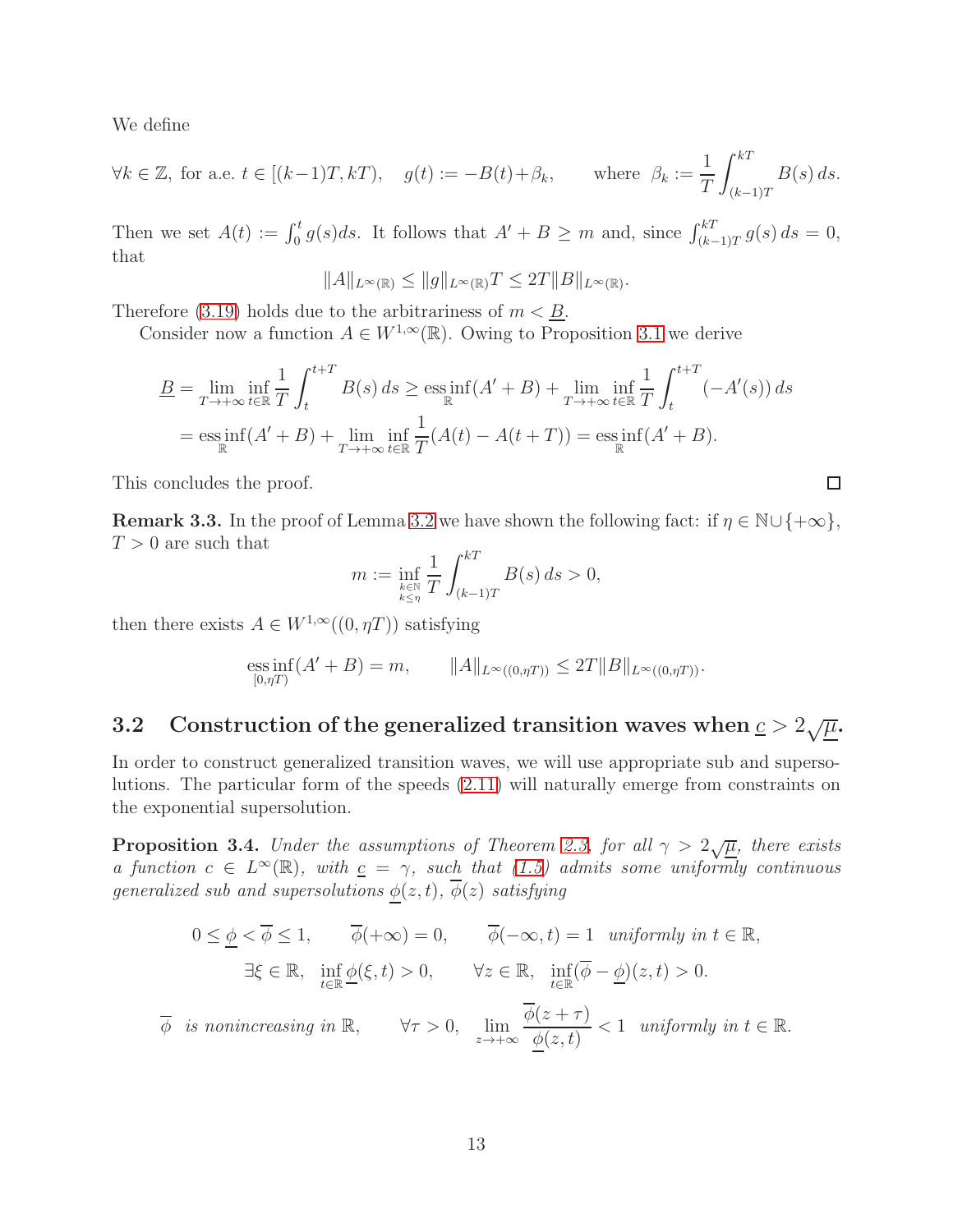*Proof.* Fix  $\gamma > 2\sqrt{\mu}$ . We choose c in such a way that the linearized equation around 0 associated with  $(1.5)$  admits an exponential solution of the type  $\psi(z) = e^{-\kappa z}$ , for some  $\kappa > 0$ . Namely,

$$
0 = \partial_t \psi - \partial_{zz} \psi - c(t) \partial_z \psi - \mu(t) \psi = [-\kappa^2 + c(t)\kappa - \mu(t)] \psi, \text{ for a.e. } t \in \mathbb{R}.
$$

It follows that  $c \equiv \kappa + \kappa^{-1}\mu$ . Imposing  $\underline{c} = \gamma$  yields

$$
\gamma = \lim_{T \to +\infty} \inf_{t \in \mathbb{R}} \frac{1}{T} \int_{t}^{t+T} [\kappa + \kappa^{-1} \mu(s)] ds = \kappa + \kappa^{-1} \underline{\mu}.
$$

Since  $\gamma > 2\sqrt{\underline{\mu}}$ , the equation  $\kappa^2 - \gamma \kappa + \underline{\mu} = 0$  has two positive solutions. We take the smallest one, that is,

$$
\kappa = \frac{\gamma - \sqrt{\gamma^2 - 4\mu}}{2}.
$$

Extending  $f(t, \cdot)$  linearly outside [0, 1], we can assume that  $\psi$  is a global supersolution. We then set  $\phi(z) := \min(\psi(z), 1)$ .

Let C,  $\gamma$  be the constants in [\(2.9\)](#page-4-2). Our aim is to find a function  $A \in W^{1,\infty}(\mathbb{R})$  and a constant  $h > \kappa$  such that the function  $\varphi$  defined by  $\varphi(z) := \psi(z) - e^{A(t)-hz}$  satisfies

<span id="page-13-0"></span>
$$
\partial_t \varphi - \partial_{zz} \varphi - c(t) \partial_z \varphi \le \mu(t) \varphi - C \varphi^{1+\gamma}, \quad \text{for a.e. } z > 0, \ t \in \mathbb{R}.
$$
 (3.20)

By direct computation we see that

$$
\partial_t \varphi - \partial_{zz} \varphi - c(t) \partial_z \varphi - \mu(t) \varphi = [-A'(t) + h^2 - c(t)h + \mu(t)]e^{A(t) - hz}.
$$

Hence [\(3.20\)](#page-13-0) holds if and only if

for a.e.  $z > 0$ ,  $t \in \mathbb{R}$ ,  $A'(t) + B(t) \ge C\varphi^{1+\gamma}e^{hz - A(t)}$ , where  $B(t) := -h^2 + c(t)h - \mu(t)$ .

Let  $\kappa < h < (1 + \gamma)\kappa$ . Since

$$
\forall z > 0, \ t \in \mathbb{R}, \quad \varphi^{1+\gamma} e^{hz - A(t)} \le e^{[h - (1+\gamma)\kappa]z - A(t)} \le e^{-A(t)},
$$

if  $\operatorname{ess\,inf}_{\mathbb{R}}(A' + B) > 0$  then the desired inequality follows by adding a large constant to A. Owing to Lemma [3.2,](#page-11-2) this condition is fulfilled by a suitable function  $A \in W^{1,\infty}(\mathbb{R})$  as soon as  $B > 0$ . Let us compute

$$
\underline{B} = \lim_{T \to +\infty} \inf_{t \in \mathbb{R}} \frac{1}{T} \int_{t}^{t+T} h\left[\kappa - h + \mu(s) \left(\frac{1}{\kappa} - \frac{1}{h}\right)\right] ds
$$
  
=  $h\left[\kappa - h + \mu\left(\frac{1}{\kappa} - \frac{1}{h}\right)\right]$   
=  $-h^2 + \gamma h - \mu$ .

Since  $\kappa$  is the smallest root of  $-x^2 + \gamma x - \mu = 0$ , we can choose  $h \in (\kappa, (1 + \gamma)\kappa)$  in such a way that  $\underline{B} > 0$ . Therefore, there exists  $A \in W^{1,\infty}(\mathbb{R})$  such that  $(3.20)$  holds. Up to adding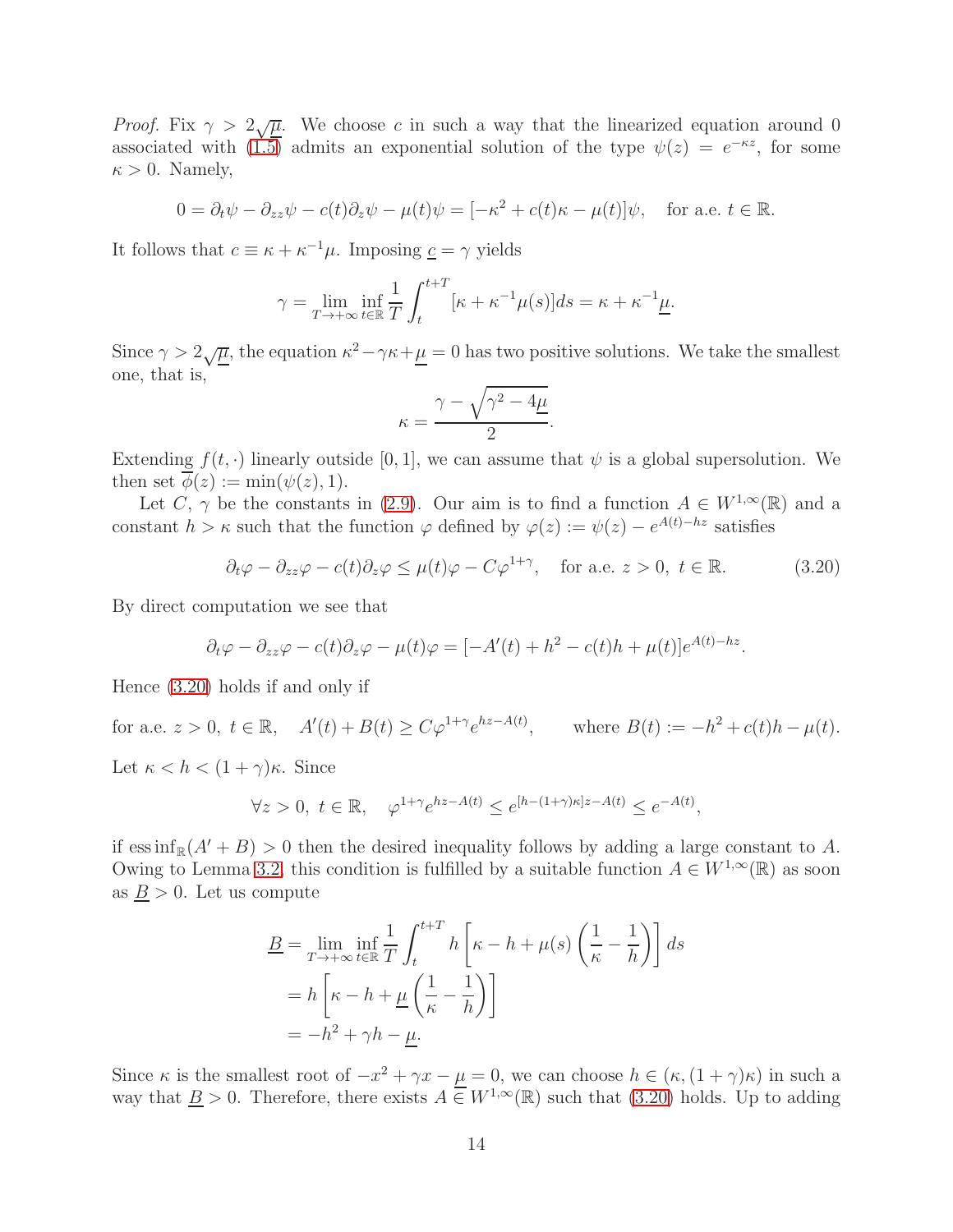a suitable constant  $\alpha < 0$  to A, it is not restrictive to assume that  $\varphi$  is less than the constant δ in [\(2.9\)](#page-4-2). Hence,  $\varphi$  is a subsolution of [\(1.5\)](#page-2-1) in (0, +∞) × ℝ. Since  $\varphi$  ≥ 0 if and only if  $z \ge (h - \kappa)^{-1} A(t)$ ,  $\alpha$  can be chosen in such a way that  $\varphi \le 0$  for  $z \le 0$ . Whence, due to the arbitrariness of the extension of  $f(t, u)$  for  $u < 0$ , it follows that  $\phi(z, t) := \max(\varphi(z, t), 0)$  is a generalized subsolution. Finally, for  $\tau > 0$ , it holds that

$$
\lim_{z \to +\infty} \frac{\overline{\phi}(z+\tau)}{\underline{\phi}(z,t)} = \lim_{z \to +\infty} \frac{e^{-\kappa \tau}}{1 - e^{A(t) - (h-\kappa)z}} = e^{-\kappa \tau}.
$$

*Proof of Theorem [2.3](#page-4-5) part 1).* Let c,  $\phi$ ,  $\overline{\phi}$  be the functions given by Proposition [3.4,](#page-12-0) with  $\underline{c} = \gamma$ . For  $n \in \mathbb{N}$ , consider the solution  $\phi_n$  of the problem

$$
\begin{cases}\n\partial_t \phi - \partial_{zz} \phi - c(t) \partial_z \phi = f(t, \phi), & z \in \mathbb{R}, \ t > -n, \\
\phi(z, -n) = \overline{\phi}(z), & z \in \mathbb{R}.\n\end{cases}
$$
\n(3.21)

 $\Box$ 

The comparison principle implies that  $\phi \leq \phi_n \leq \overline{\phi}$  and, since  $\overline{\phi}$  is nonincreasing, that  $\phi_n(\cdot, t)$ is nonincreasing too. Owing to the parabolic estimates and the embedding theorem, using a diagonal extraction method we can find a subsequence of  $(\phi_n)_{n\in\mathbb{N}}$  converging weakly in  $W^{2,1}_p(K)$  and strongly in  $L^\infty(K)$ , for any compact  $K \subset \mathbb{R} \times \mathbb{R}$  and any  $p < \infty$ , to a solution  $\phi$  of

$$
\partial_t \phi - \partial_{zz} \phi - c(t) \partial_z \phi = f(t, \phi), \quad z \in \mathbb{R}, \ t \in \mathbb{R}.
$$

The function  $\phi$  is nonincreasing in z and satisfies  $\phi \leq \phi \leq \overline{\phi}$ . Applying the parabolic strong maximum principle to  $\phi(z-z_0,t) - \phi(z,t)$ , for every  $z_0 > 0$ , we find that  $\phi$  is decreasing in z.

It remains to prove that  $\phi(-\infty, t) = 1$  uniformly with respect to  $t \in \mathbb{R}$ . Set

$$
\theta:=\lim_{z\to-\infty}\inf_{t\in\mathbb{R}}\phi(z,t).
$$

Our aim is to show that  $\theta = 1$ . Let  $(t_n)_{n \in \mathbb{N}}$  be such that  $\lim_{n \to \infty} \phi(-n, t_n) = \theta$ . We would like to pass to the limit in the sequence of equations satisfied by the  $\phi(\cdot - n, \cdot + t_n)$ , but this is not possible due to the presence of the drift term. To overcome this difficulty we come back to the fixed coordinate system by considering the functions  $(v_n)_{n\in\mathbb{N}}$  defined by

$$
v_n(z,t) := \phi(z - n - \int_{t_n}^{t_n+t} c(s)ds, t + t_n).
$$

These functions are solutions of

$$
\partial_t v_n - \partial_{zz} v_n = f(t + t_n, v_n), \quad z \in \mathbb{R}, \ t \in \mathbb{R},
$$

and satisfy  $\lim_{n\to\infty}v_n(0,0)=\theta$  and  $\liminf_{n\to\infty}v_n(z,t)\geq\theta$  locally uniformly in  $(z,t)\in\mathbb{R}\times\mathbb{R}$ . The same diagonal extraction method as before shows that  $(v_n)_{n\in\mathbb{N}}$  converges (up to subsequences) weakly in  $W_{p,loc}^{2,1}$  and strongly in  $L_{loc}^{\infty}$  to some function v satisfying

$$
\partial_t v - \partial_{zz} v = g(z, t) \ge 0
$$
, for a.e.  $z \in \mathbb{R}$ ,  $t \in \mathbb{R}$ ,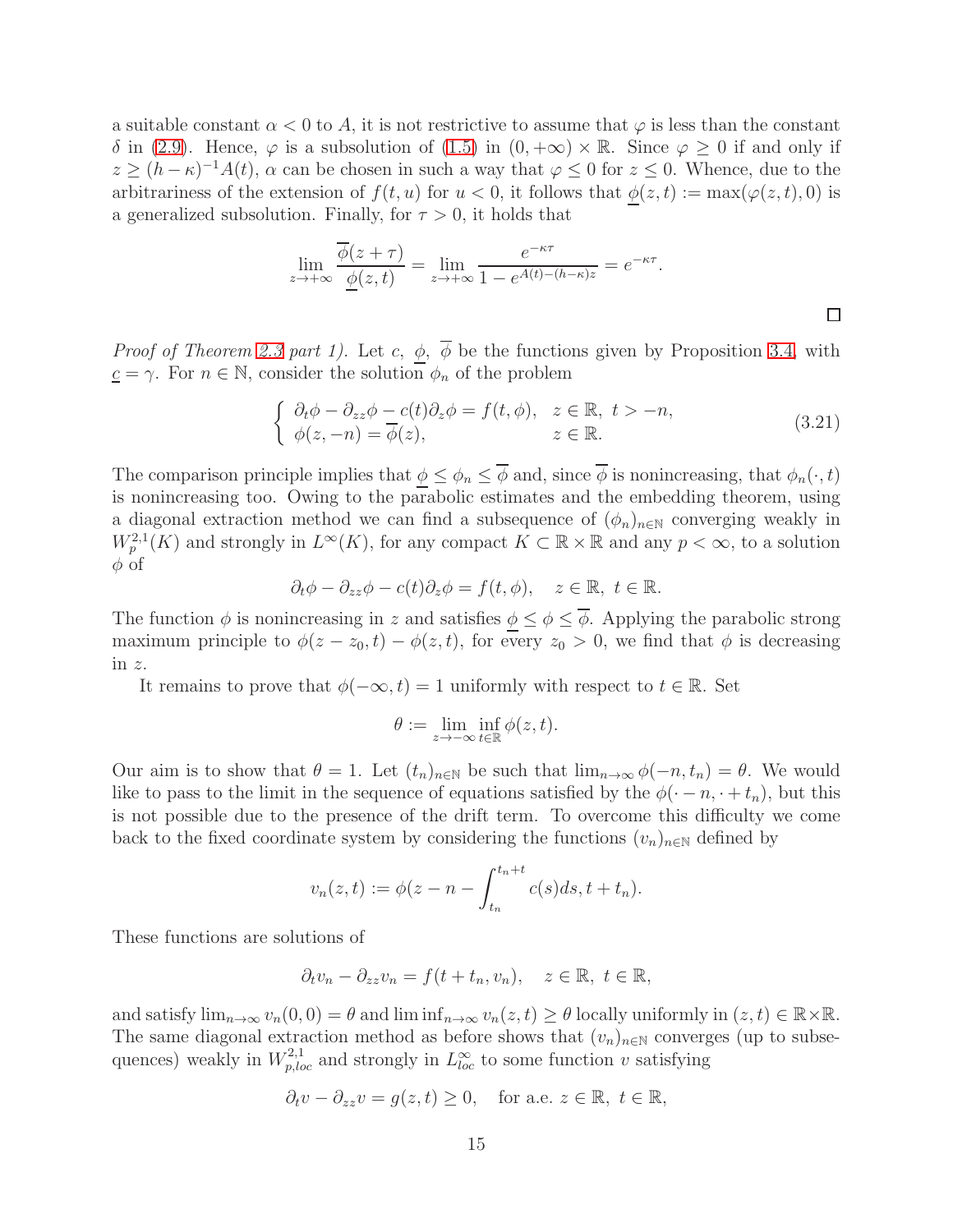where  $g(z, t)$  is the weak limit in  $L_{loc}^p(\mathbb{R} \times \mathbb{R})$  of (a subsequence of)  $f(t + t_n, v_n)$ . Moreover, v attains its minimum value  $\theta$  at  $(0, 0)$ . As a consequence, the strong maximum principle yields  $v = \theta$  in  $\mathbb{R} \times (-\infty, 0]$ . In particular,  $g = 0$  a.e. in  $\mathbb{R} \times (-\infty, 0)$ . Using the Lipschitz continuity of  $f(t, \cdot)$ , we then derive

for a.e. 
$$
(z, t) \in \mathbb{R} \times (-\infty, 0)
$$
,  $0 = g(z, t) \ge \underset{s \in \mathbb{R}}{\mathrm{ess\,inf}} f(s, \theta)$ .

Therefore, hypothesis [2.7](#page-4-3) yields  $\theta = 0$  or 1. The proof is then concluded by noticing that

$$
\theta = \lim_{z \to -\infty} \inf_{t \in \mathbb{R}} \phi(z, t) \ge \inf_{t \in \mathbb{R}} \phi(\xi, t) \ge \inf_{t \in \mathbb{R}} \underline{\phi(\xi, t)} > 0
$$

 $(\xi)$  being the constant in Proposition [3.4\)](#page-12-0).

# <span id="page-15-2"></span>3.3 Non-existence of generalized transition waves when  $c < 2\sqrt{\mu}$ .

This section is dedicated to the proof of the lower bound for the least mean of admissible speeds - Theorem [2.3](#page-4-5) part 2. This is achieved by comparing the generalized transition waves with some subsolutions whose level-sets propagate at speeds less than  $2\sqrt{\mu}$ . The construction of the subsolution is based on an auxiliary result which is quoted from  $\overline{[8]}$  and reclaimed in the Appendix here.

<span id="page-15-1"></span>**Lemma 3.5.** Let  $g \in L^{\infty}(\mathbb{R})$ ,  $\eta \in \mathbb{N} \cup \{+\infty\}$  and  $T > 0$  be such that

$$
\gamma_* := \inf_{\substack{k \in \mathbb{N} \\ k \le \eta}} 2 \sqrt{\frac{1}{T} \int_{(k-1)T}^{kT} g(s) \, ds} > 0.
$$

Then for all  $0 < \gamma < \gamma_*$ , there exists a uniformly continuous subsolution  $\underline{v}$  of

<span id="page-15-0"></span>
$$
\partial_t v - \Delta v = g(t)v, \quad x \in \mathbb{R}^N, \ t \in (0, \eta T), \tag{3.22}
$$

such that

$$
0 \le \underline{v} \le 1, \qquad \underline{v}(x,0) = 0 \text{ for } |x| \ge R, \qquad \inf_{0 \le t < \eta T \atop |x| \le \gamma t} \underline{v}(x,t) \ge C,
$$

where R, C only depend on T,  $\gamma_* - \gamma$ , N,  $||g||_{L^{\infty}((0,\eta T))}$  and not on n.

*Proof.* Fix  $\gamma \in (0, \gamma^*)$ . By Lemma [A.1](#page-23-0) in the Appendix, there exist  $h \in C^{2,\alpha}(\mathbb{R})$  and  $r > 0$ , both depending on  $\gamma$  and  $\gamma_* - \gamma$ , satisfying

$$
h = 0
$$
 in  $(-\infty, 0]$ ,  $h' > 0$  in  $(0, r)$ ,  $h = 1$  in  $[r, +\infty)$ ,

$$
Q \le \gamma + 1, \quad 4C - Q^2 \ge \frac{1}{2}(\gamma_* - \gamma)^2 \qquad \Rightarrow \qquad -h'' + Qh' - Ch < 0 \quad \text{in } (0, r).
$$

Note that r, h actually depend on  $\gamma_* - \gamma$  and  $||g||_{\infty}$ , because  $\gamma < \gamma_* \le ||g||_{\infty}$ . We set

$$
\underline{v}(x,t) := e^{A(t)}h(R - |x| + \gamma t),
$$

 $\Box$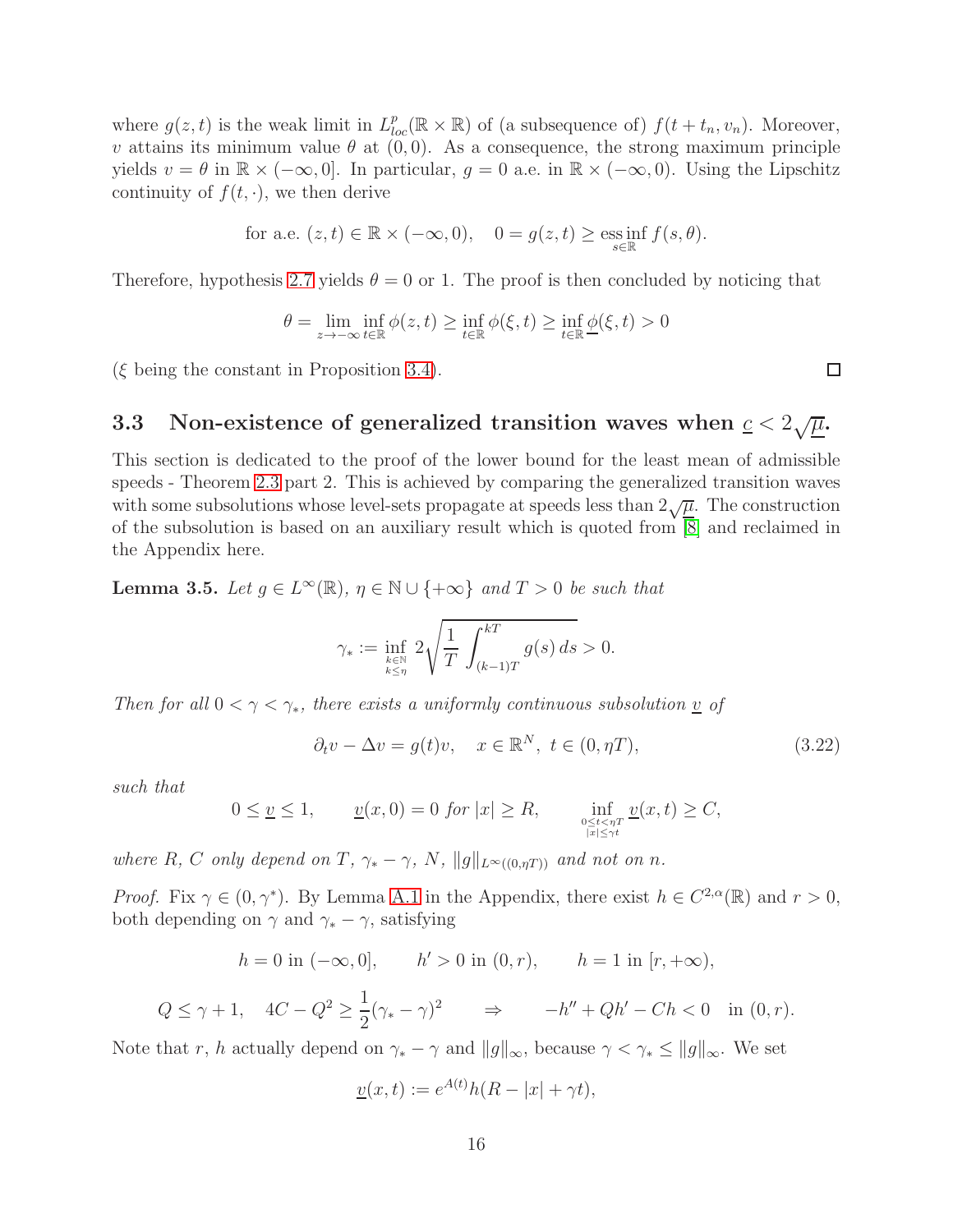where  $R > r$  and  $A : \mathbb{R} \to \mathbb{R}$  will be chosen later. This function solves

$$
\partial_t \underline{v} - \Delta \underline{v} - g(t) \underline{v} = \left[ -h''(\rho) + \left( \gamma + \frac{N-1}{|x|} \right) h'(\rho) - C(t) h(\rho) \right] e^{A(t)}, \quad x \in \mathbb{R}^N, \ t \in (0, \eta T).
$$

with  $\rho = R - |x| + \gamma t$  and  $C(t) = g(t) - A'(t)$ . Since h' is nonnegative and vanishes in  $[r, +\infty)$ , it follows that

$$
\partial_t \underline{v} - \Delta \underline{v} - g(t) \underline{v} \le [-h''(\rho) + Qh'(\rho) - C(t)h(\rho)]e^{A(t)}, \quad \text{for a.e. } x \in \mathbb{R}^N, \ t \in (0, \eta T),
$$

with  $Q = \gamma + \frac{N-1}{B-r}$  $\frac{N-1}{R-r}$ . We write

$$
4C(t) - Q^{2} = B(t) - 4A'(t), \text{ where } B(t) = 4g(t) - \left(\gamma + \frac{N-1}{R-r}\right)^{2}.
$$

and we compute

$$
m := \inf_{\substack{k \in \mathbb{N} \\ k \le \eta}} \frac{1}{T} \int_{(k-1)T}^{kT} B(s) \, ds = \gamma_*^2 - \left(\gamma + \frac{N-1}{R-r}\right)^2.
$$

Hence, since  $\gamma_*^2 - \gamma^2 \geq (\gamma_* - \gamma)^2$ , it is possible to choose R, depending on N, r,  $||g||_{\infty}$  and  $\gamma_* - \gamma$ , such that  $m \geq \frac{1}{2}$  $\frac{1}{2}(\gamma_* - \gamma)^2$ . By Remark [3.3](#page-12-1) there exists a function  $A \in W^{1,\infty}(\mathbb{R})$  such that

$$
\min_{[0,\eta T)} (B - 4A') = m, \qquad \|A\|_{L^{\infty}((0,\eta T))} \le \frac{T}{2} \|B\|_{L^{\infty}((0,\eta T))} \le 4T \|g\|_{L^{\infty}((0,\eta T))}.
$$

Consequently,  $4C - Q^2 \geq \frac{1}{2}$  $\frac{1}{2}(\gamma_* - \gamma)^2$  a.e. in  $(0, \eta T)$  and, up to increasing R if need be,  $Q \leq \gamma + 1$ . Therefore, <u>v</u> is a subsolution of [\(3.22\)](#page-15-0). This concludes the proof.  $\Box$ 

Proof of Theorem [2.3](#page-4-5) part 2). Let u be a generalized transition wave with speed c. Definition [1.1](#page-2-0) yields

<span id="page-16-0"></span>
$$
\lim_{L \to +\infty} \inf_{\substack{x \to -L \\ t \in \mathbb{R}}} u(x + e \int_0^t c(s) ds, t) = 1, \qquad \lim_{L \to +\infty} \sup_{\substack{x \to -L \\ t \in \mathbb{R}}} u(x + e \int_0^t c(s) ds, t) = 0. \tag{3.23}
$$

By the definition of least mean, for all  $\varepsilon > 0$ , there exists  $T > 0$  such that

$$
\forall T' \geq T, \quad \frac{1}{T'} \inf_{t \in \mathbb{R}} \int_{t}^{t+T'} c(s) \, ds < \underline{c} + \varepsilon, \qquad \forall t \in \mathbb{R}, \quad \frac{1}{T} \int_{t}^{t+T} \mu(s) \, ds > \underline{\mu} - \varepsilon.
$$

For  $n \in \mathbb{N}$ , let  $t_n$  be such that

$$
\frac{1}{nT} \int_{t_n}^{t_n+nT} c(s) \, ds < \underline{c} + 2\varepsilon.
$$

Taking  $\varepsilon$  small enough in such a way that  $2\sqrt{\mu - 2\varepsilon} > \varepsilon$ , we find that

$$
\gamma^n_* := \inf_{k \in \{1, \dots, n\}} 2 \sqrt{\frac{1}{T} \int_{(k-1)T}^{kT} (\mu(s+t_n) - \varepsilon) ds} > 2 \sqrt{\underline{\mu} - 2\varepsilon} > \varepsilon.
$$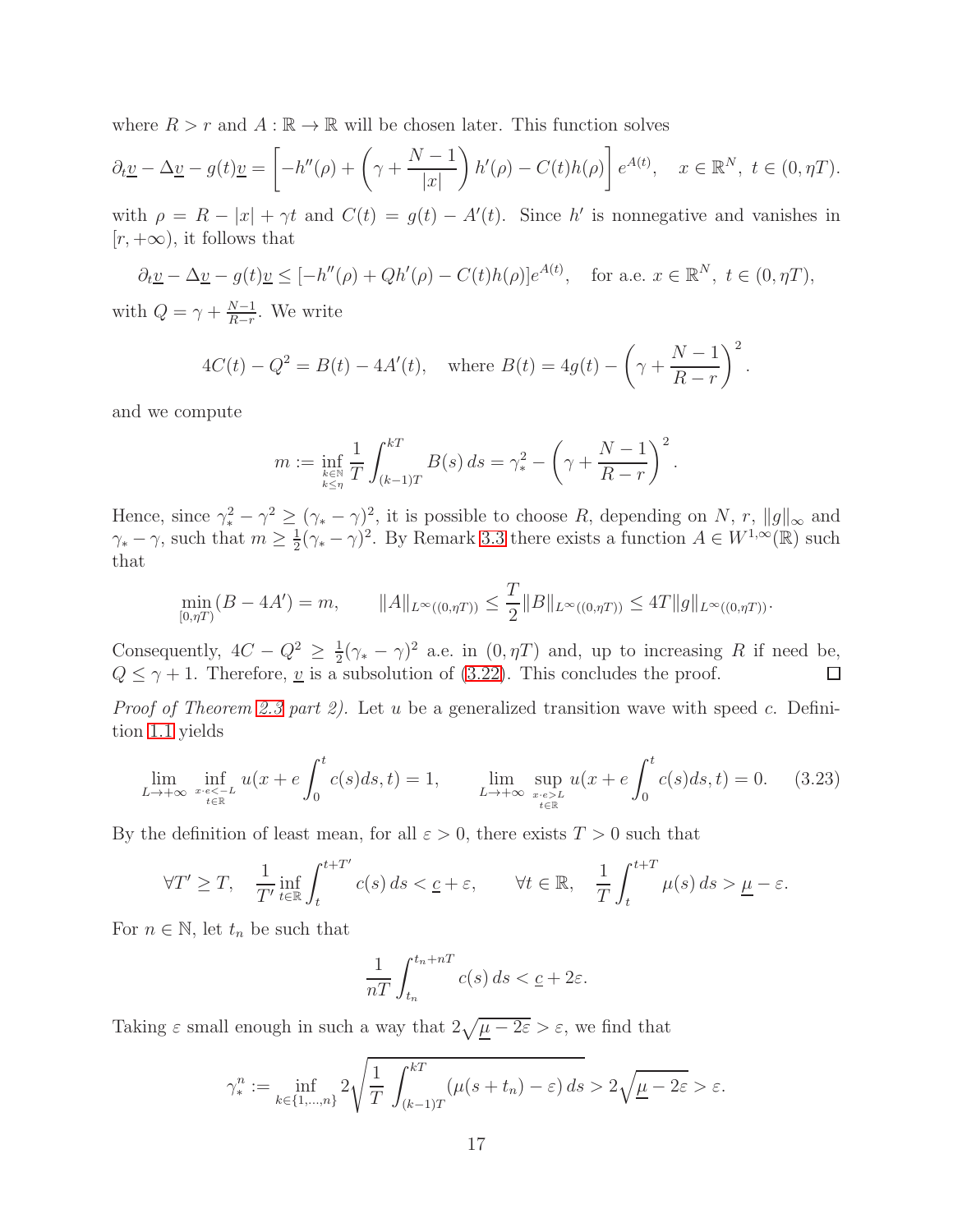Let  $(\underline{v}_n)_{n \in \mathbb{N}}$  be the functions obtained applying Lemma [3.5](#page-15-1) with  $g(t) = \mu(t + t_n) - \varepsilon$  and  $\gamma = \gamma^n := \gamma_*^n - \varepsilon$ , and let R, C be the associated constants, which are independent of n. By the regularity hypothesis on f, there exists  $\sigma \in (0,1)$  such that  $f(t, w) \geq (\mu(t) - \varepsilon)w$  for  $w \in [0, \sigma]$ . As a consequence, the functions  $\underline{u}_n(x, t) := \sigma \underline{v}_n(x, t - t_n)$  satisfy

$$
\partial_t \underline{u}_n - \Delta \underline{u}_n \le f(t, \underline{u}_n)
$$
, for a.e.  $x \in \mathbb{R}^N$ ,  $t \in (t_n, t_n + nT)$ .

By  $(3.23)$ , for L large enough we have that

$$
\forall t \in \mathbb{R}, \quad \inf_{|x| < R} u(x - Le + e \int_0^t c(s) ds, t) \ge \sigma.
$$

Thus, up to replacing  $u(x, t)$  with  $u(x - Le, t)$ , it is not restrictive to assume that

$$
\forall n \in \mathbb{N}, \ x \in \mathbb{R}^N, \quad u(x + e \int_0^{t_n} c(s) ds, t_n) \ge \underline{u}_n(x, t_n).
$$

The comparison principle then yields

$$
\forall n \in \mathbb{N}, \ x \in \mathbb{R}^N, \ t \in (t_n, t_n + nT), \quad u(x + e \int_0^{t_n} c(s)ds, t) \ge \underline{u}_n(x, t).
$$

Therefore,

$$
\liminf_{n \to \infty} u(\gamma^n nTe + e \int_0^{t_n} c(s)ds, t_n + nT) \ge \liminf_{n \to \infty} \underline{u}_n(\gamma^n nT, t_n + nT) \ge \sigma C,
$$

whence, owing to [\(3.23\)](#page-16-0), we deduce that

$$
+\infty > \limsup_{n \to \infty} \left( \gamma^n nT + \int_0^{t_n} c(s)ds - \int_0^{t_n + nT} c(s)ds \right)
$$
  
= 
$$
\limsup_{n \to \infty} \left( \gamma^n nT - \int_{t_n}^{t_n + nT} c(s)ds \right)
$$
  

$$
\geq \limsup_{n \to \infty} \left( 2\sqrt{\mu - 2\varepsilon} - \varepsilon - \underline{c} - 2\varepsilon \right) nT.
$$

That is,  $c \geq 2\sqrt{\mu - 2\varepsilon} - 3\varepsilon$ . Since  $\varepsilon$  can be chosen arbitrarily small, we eventually infer that  $\underline{c} \geq 2\sqrt{\underline{\mu}}.$ 

Remark 3.6. The same arguments as in the above proof yield the non-existence of fronts  $(\phi, c)$  such that  $\underline{c}_{\pm} < 2 \sqrt{\underline{\mu}_{\pm}}$ , where, for a given function  $g \in L^{\infty}(\mathbb{R})$ ,

$$
\underline{g}_{+} := \sup_{T>0} \inf_{t>0} \frac{1}{T} \int_{t}^{t+T} g(s) \, ds, \qquad \underline{g}_{-} := \sup_{T>0} \inf_{t<0} \frac{1}{T} \int_{t-T}^{T} g(s) \, ds
$$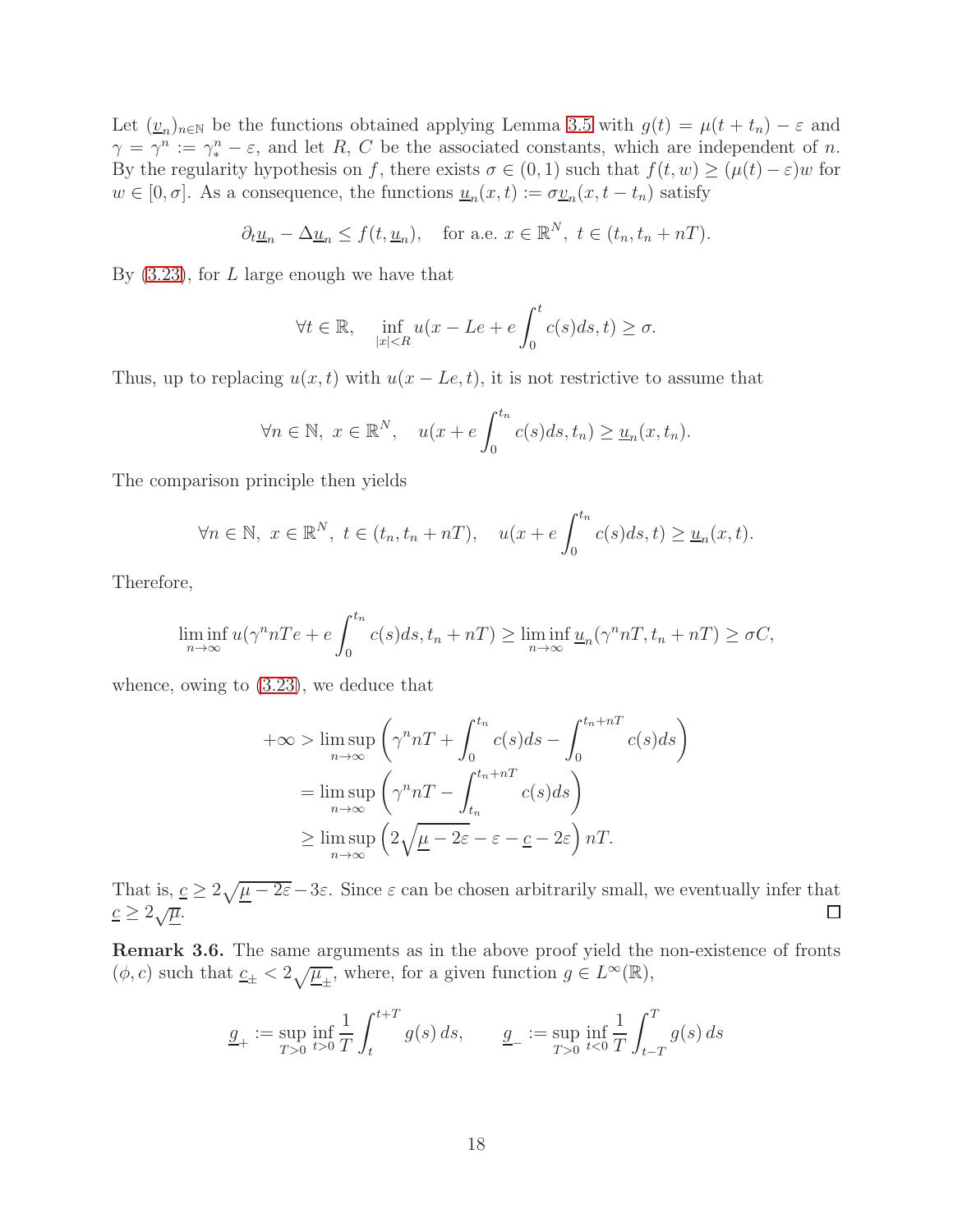### 4 The random stationary ergodic case

To start with, we show that the temporal least mean of a stationary ergodic function is almost surely independent of  $\omega$ .

<span id="page-18-0"></span>**Proposition 4.1.** For a given bounded measurable function  $\tilde{q}: \Omega \to \mathbb{R}$ , the mapping

$$
\omega \mapsto \sup_{T>0} \inf_{t \in \mathbb{R}} \frac{1}{T} \int_{t}^{t+T} \widetilde{g}(\pi_{s}\omega) ds
$$

is constant in a set of probability measure 1. We call this constant value the least mean of the random stationary ergodic function g defined by  $g(t, \omega) := \tilde{g}(\pi_t \omega)$  and we denote it by g.

*Proof.* The result follows immediately from the ergodicity of the process  $(\pi_t)_{t \in \mathbb{R}}$ . Indeed, setting

$$
G(\omega) := \sup_{T>0} \inf_{t \in \mathbb{R}} \frac{1}{T} \int_{t}^{t+T} \widetilde{g}(\pi_s \omega) ds,
$$

for given  $\varepsilon > 0$ , there exists a set  $\mathcal{A}_{\varepsilon} \in \mathcal{F}$ , with  $\mathbb{P}(\mathcal{A}_{\varepsilon}) > 0$ , such that  $G(\omega) < \varepsilon \sin f_{\Omega} G + \varepsilon$  for  $\omega \in \mathcal{A}_{\varepsilon}$ . It is easily seen that  $\mathcal{A}_{\varepsilon}$  is invariant under the action of  $(\pi_t)_{t\in\mathbb{R}}$ , and then  $\mathbb{P}(\mathcal{A}_{\varepsilon})=1$ . Owing to the arbitrariness of  $\varepsilon$ , we infer that G is almost surely equal to essinf ${}_{\Omega} G$ .  $\Box$ 

The proof of Theorem [2.5](#page-6-1) relies on a general uniqueness result for the profile of generalized transition waves that share the same behavior at infinity. This, in turn, is derived using the following strong maximum principle-type property.

<span id="page-18-1"></span>**Lemma 4.2.** Let  $c \in L^{\infty}(\mathbb{R})$  and assume that f satisfies the regularity conditions in Hypoth-esis [2.1.](#page-4-4) Let I be an open interval and  $\varphi, \psi$  be respectively a generalized sub and supersolution of

$$
\partial_t \phi - \partial_{zz} \phi - c(t) \partial_z \phi = f(t, \phi), \quad z \in I, \ t \in \mathbb{R},
$$

which are uniformly continuous and satisfy  $0 \leq \varphi \leq \psi \leq 1$  in  $I \times \mathbb{R}$ . Then, the set

$$
\{z \in I \; : \; \inf_{t \in \mathbb{R}} (\psi - \varphi)(z, t) = 0\}
$$

is either empty or coincides with I.

Proof. Clearly, it is sufficient to prove the result for strong sub and supersolutions. We achieve this by showing that the set

$$
J := \{ z \in I \; : \; \inf_{t \in \mathbb{R}} (\psi - \varphi)(z, t) = 0 \}
$$

is open and closed in the topology of I. That it is closed follows immediately from the uniform continuity of  $\varphi$  and  $\psi$ .

Let us show that it is open. Suppose that there exists  $z_0 \in J$ . There is a sequence  $(t_n)_{n\in\mathbb{N}}$  such that  $(\psi - \varphi)(z_0, t_n)$  tends to 0 as n goes to infinity. For  $n \in \mathbb{N}$ , define  $\Phi_n(z,t) := (\psi - \varphi)(z, t + t_n)$ . These functions satisfy

$$
\partial_t \Phi_n - \partial_{zz} \Phi_n - c(t + t_n) \partial_z \Phi_n - \zeta(z, t + t_n) \Phi_n \ge 0 \quad \text{for a.e. } z \in I, \ t \in \mathbb{R},
$$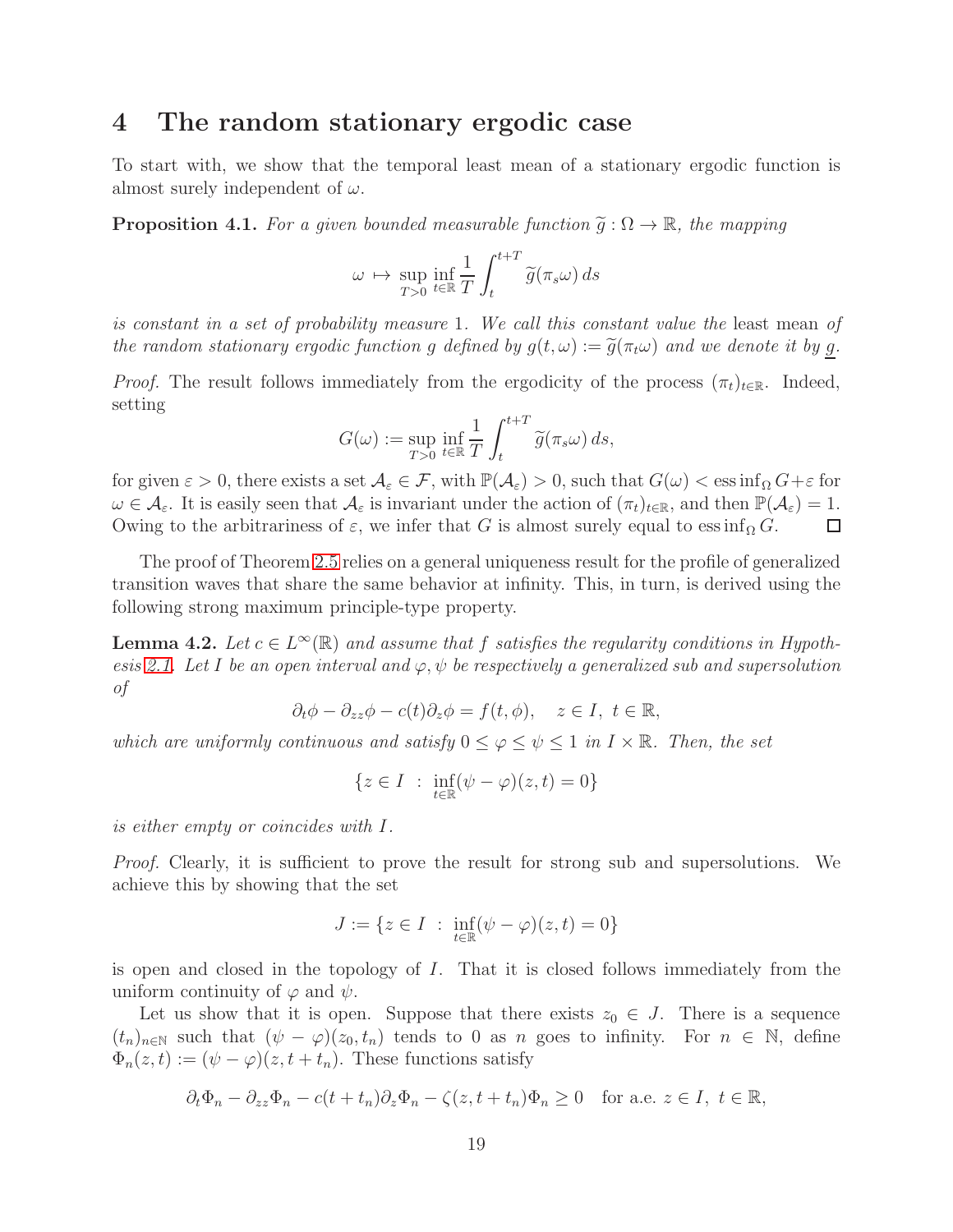where

$$
\zeta(z,t) := \frac{f(t,\psi) - f(t,\varphi)}{\psi - \varphi}
$$

belongs to  $L^{\infty}(I \times \mathbb{R})$  due to the Lipschitz-continuity of f. Let  $\delta > 0$  be such that  $[z_0 - \delta, z_0 + \delta] \subset I$ . We now make use of the parabolic weak Harnack inequality (see e.g. Theorem 7.37 in [\[12\]](#page-24-14)). It provides two constants  $p, C > 0$  such that

$$
\forall n \in \mathbb{N}, \quad \|\Phi_n\|_{L^p((z_0-\delta,z_0+\delta)\times(-2,-1))} \leq C \inf_{(z_0-\delta,z_0+\delta)\times(-1,0)} \Phi_n \leq C\Phi_n(z_0,0).
$$

Whence  $(\Phi_n)_{n\in\mathbb{N}}$  converges to 0 in  $L^p((z_0-\delta,z_0+\delta)\times(-2,-1))$ . By the Arzela-Ascoli theorem we then infer that, up to subsequences,  $(\Phi_n)_{n\in\mathbb{N}}$  converges to 0 uniformly in  $(z_0 - \delta, z_0 + \delta) \times (-2, -1)$ . This means that  $(z_0 - \delta, z_0 + \delta) \subset J$ .  $(z_0 - \delta, z_0 + \delta) \times (-2, -1)$ . This means that  $(z_0 - \delta, z_0 + \delta) \subset J$ .

<span id="page-19-2"></span>**Proposition 4.3.** Assume that  $c \in L^{\infty}(\mathbb{R})$  and that f satisfies [\(2.13\)](#page-6-0). Let  $\varphi$ ,  $\psi$  be a subsolution and a positive supersolution of  $(1.5)$  which are uniformly continuous and satisfy

$$
0 \le \varphi, \psi \le 1, \qquad \psi(\cdot, t) \text{ is nonincreasing,} \qquad \forall \tau > 0, \quad \lim_{R \to +\infty} \sup_{\substack{z > R \\ t \in \mathbb{R}}} \frac{\varphi(z, t)}{\psi(z - \tau, t)} < 1.
$$

Then  $\varphi \leq \psi$  in  $\mathbb{R} \times \mathbb{R}$ .

*Proof.* Since  $\varphi$ ,  $\psi$  are uniformly continuous and satisfy  $\varphi(+\infty, t) = 0$ ,  $\psi(-\infty, t) = 1$  uni-formly in t, applying Lemma [4.2,](#page-18-1) first with  $\psi \equiv 1$  and then with  $\varphi \equiv 0$ , we derive

<span id="page-19-1"></span>
$$
\forall r \in \mathbb{R}, \quad \sup_{(r,+\infty)\times\mathbb{R}} \varphi < 1, \quad \inf_{(-\infty,r)\times\mathbb{R}} \psi > 0. \tag{4.24}
$$

Let  $\delta \in (0,1)$  be the constant in [\(2.13\)](#page-6-0). By hypothesis, there exists  $\rho \in \mathbb{R}$  such that  $\psi > 1-\delta$ in  $(-\infty, \rho) \times \mathbb{R}$ . Let  $\chi : \mathbb{R} \to [0, 1]$  be a smooth function satisfying  $\chi = 1$  in  $(-\infty, \rho]$ ,  $\chi = 0$ in  $[\rho+1, +\infty)$ . Define the family of functions  $(\psi^{\varepsilon,\tau})_{\varepsilon,\tau\geq 0}$  by setting

$$
\psi^{\varepsilon,\tau}(z,t) := [1 + \varepsilon \chi(z)] \psi(z - \tau, t).
$$

Since  $\lim_{\varepsilon,\tau\to 0^+}\psi^{\varepsilon,\tau}\equiv\psi$ , the statement is proved if we show that  $\psi^{\varepsilon,\tau}\geq\varphi$  for all  $\varepsilon,\tau>0$ . The  $\psi^{\varepsilon,\tau}$  are nondecreasing with respect to both  $\varepsilon$  and  $\tau$ . Moreover, there exists  $z_0 \in \mathbb{R}$  such that  $\psi^{0,1} > \varphi$  in  $(z_0, +\infty) \times \mathbb{R}$ . On the other hand, for all  $\varepsilon > 0$ , there exists  $\tau \geq 0$  such that  $\psi^{\varepsilon,\tau} > 1 \ge \varphi$  in  $(-\infty, z_0] \times \mathbb{R}$ . Consequently, for all  $\varepsilon > 0$ , we have that  $\psi^{\varepsilon,\tau} \ge \varphi$  for  $\tau$ large enough. Define

$$
\forall \varepsilon > 0, \quad \tau(\varepsilon) := \min \{ \tau \ge 0 \; : \; \psi^{\varepsilon, \tau} \ge \varphi \}.
$$

The function  $\varepsilon \mapsto \tau(\varepsilon)$  is nonincreasing and it holds that  $\psi^{\varepsilon,\tau(\varepsilon)} \geq \varphi$ . We argue by contradiction, assuming that there exists  $\tilde{\varepsilon} > 0$  such that  $\tau(\tilde{\varepsilon}) > 0$ . By hypothesis, we have that

<span id="page-19-0"></span>
$$
\exists h > 1, R \in \mathbb{R}, \quad \psi^{0,\tau(\tilde{\varepsilon})/2} \ge h\varphi \quad \text{in } (R, +\infty) \times \mathbb{R}.
$$
 (4.25)

Fix  $\varepsilon \in (0,\tilde{\varepsilon}]$ . We know that  $\tau(\varepsilon) \geq \tau(\tilde{\varepsilon}) > 0$  and, for  $\tau \in (0,\tau(\varepsilon))$ ,  $\inf_{\mathbb{R}\times\mathbb{R}}(\psi^{\varepsilon,\tau}-\varphi) < 0$ .<br>Hence from (4.95) it follows that for  $\tau \in (-\tilde{\varepsilon})$  (2)  $\tau(\varepsilon)$ ) inf Hence, from [\(4.25\)](#page-19-0) it follows that, for  $\tau \in [\tau(\tilde{\epsilon})/2, \tau(\varepsilon))$ ,  $\inf_{(-\infty,R] \times \mathbb{R}} (\psi^{\varepsilon,\tau} - \varphi) < 0$ . Thus, by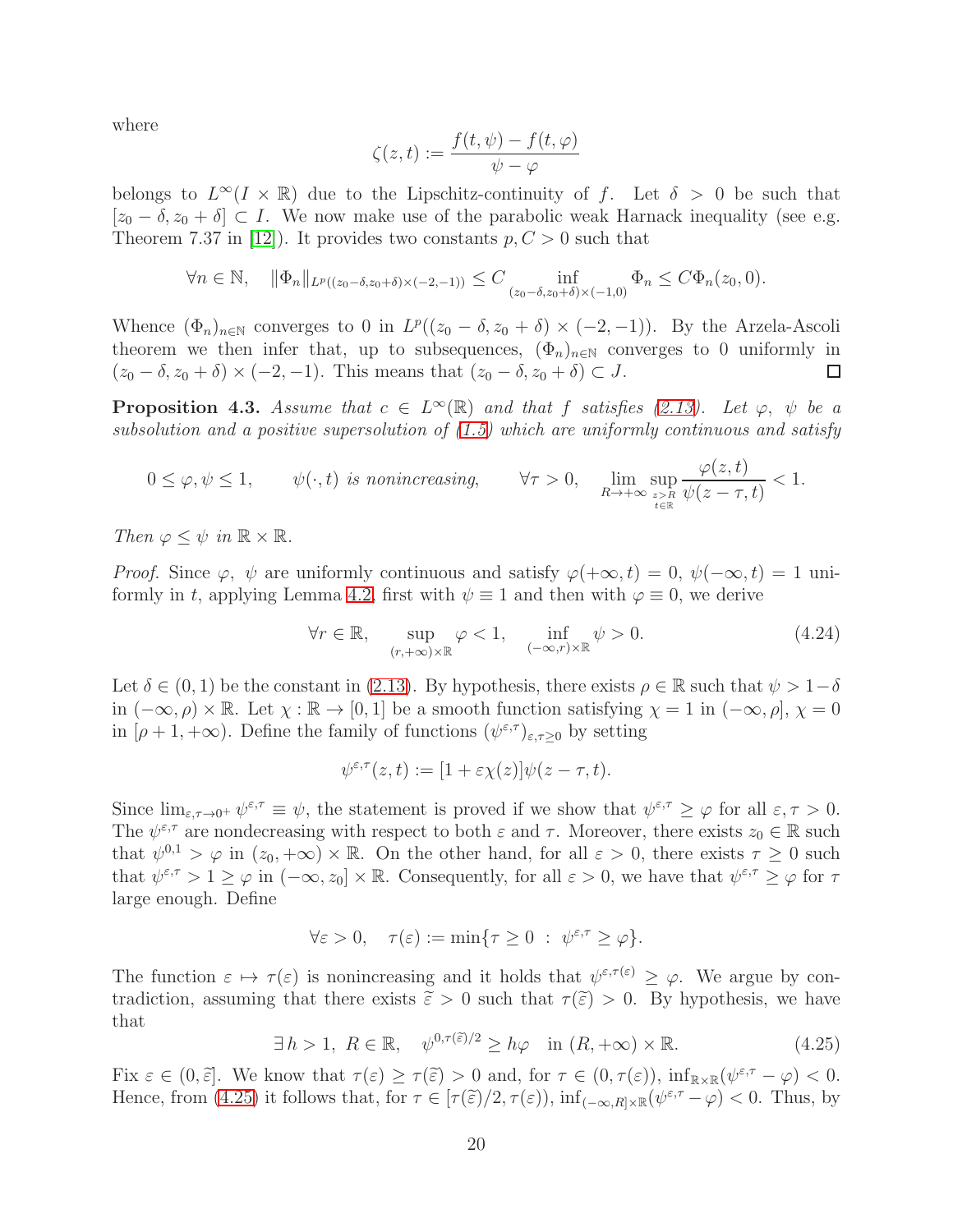the uniform continuity of  $\psi$  we get  $\inf_{(-\infty,R]\times\mathbb{R}} (\psi^{\varepsilon,\tau(\varepsilon)} - \varphi) = 0$ . We now use the assumption [\(2.13\)](#page-6-0). Since  $\psi^{0,\tau(\varepsilon)} \ge \psi > 1 - \delta$  in  $(-\infty, \rho) \times \mathbb{R}$ , for a.e.  $z \in (-\infty, \rho)$ ,  $t \in \mathbb{R}$  we have

$$
\partial_t \psi^{\varepsilon,\tau(\varepsilon)} - \partial_{zz} \psi^{\varepsilon,\tau(\varepsilon)} - c(t) \partial_z \psi^{\varepsilon,\tau(\varepsilon)} = (1+\varepsilon) f(t, \psi^{0,\tau(\varepsilon)}) \ge f(t, \psi^{\varepsilon,\tau(\varepsilon)})
$$

(where we have extended f by 0 in  $\mathbb{R} \times (1, +\infty)$ ). By hypothesis, we can find  $R_{\varepsilon}$  < ρ such that  $\inf_{(-\infty,R_{\varepsilon}]\times\mathbb{R}}\psi^{\varepsilon,\tau(\varepsilon)} > 1 \geq \sup\varphi$ . Consequently, Lemma [4.2](#page-18-1) yields  $\inf_{(-\infty,\rho-1]\times\mathbb{R}}(\psi^{\varepsilon,\tau(\varepsilon)}-\varphi)>0.$  It follows that  $R>\rho-1$  and that

<span id="page-20-0"></span>
$$
\inf_{(\rho-1,R]\times\mathbb{R}}(\psi^{\varepsilon,\tau(\varepsilon)}-\varphi)=0.\tag{4.26}
$$

In order to pass to the limit  $\varepsilon \to 0^+$  in the above expression, we notice that, by [\(4.24\)](#page-19-1), there exists  $\tau_0 > 0$  such that

$$
\inf_{(-\infty,R]\times\mathbb{R}}\psi^{0,\tau_0} > \sup_{[\rho-1,R]\times\mathbb{R}}\varphi.
$$

As a consequence, [\(4.26\)](#page-20-0) implies that the nonincreasing function  $\tau$  is bounded form above by  $\tau_0$ , and then there exists  $\tau^* := \lim_{\varepsilon \to 0^+} \tau(\varepsilon)$ . Letting  $\varepsilon \to 0^+$  in the inequality  $\psi^{\varepsilon, \tau(\varepsilon)} \geq \varphi$ and in [\(4.26\)](#page-20-0) yields

$$
\psi^{0,\tau^*} \ge \varphi \quad \text{in } \mathbb{R} \times \mathbb{R}, \qquad \inf_{[\rho-1,R] \times \mathbb{R}} (\psi^{0,\tau^*} - \varphi) = 0.
$$

Thus, using once again Lemma [4.2](#page-18-1) and then the inequality [\(4.25\)](#page-19-0) we derive

$$
0 = \inf_{t \in \mathbb{R}} (\psi^{0,\tau^*} - \varphi)(R, t) \ge \inf_{t \in \mathbb{R}} (\psi^{0,\tau(\tilde{\varepsilon})/2} - \varphi)(R, t) \ge (1 - h^{-1}) \inf_{t \in \mathbb{R}} \psi^{0,\tau(\tilde{\varepsilon})/2}(R, t).
$$

This contradicts [\(4.24\)](#page-19-1). We have shown that  $\tau(\varepsilon) = 0$  for all  $\varepsilon > 0$ . That is,  $\psi^{\varepsilon,\tau} \geq \varphi$  for all  $\varepsilon, \tau > 0.$ 

We are now in position to prove Theorem [2.5.](#page-6-1)

*Proof of Theorem [2.5.](#page-6-1)* First, we fix  $\omega \in \Omega$  such that  $\mu(\cdot, \omega)$  admits  $\mu$  as a least mean. By Theorem [2.3](#page-4-5) there exists a generalized transition wave in direction e with a speed  $c(t, \omega)$ such that  $\underline{c}(\cdot,\omega) = \gamma$  and a profile  $\phi(z,t,\omega)$  which is decreasing with respect to z. Moreover,  $c(t,\omega) = \kappa + \kappa^{-1}\mu(t,\omega)$ , where  $\kappa$  is the unique solution in  $(0,\sqrt{\mu})$  of  $\kappa + \kappa^{-1}\mu = \gamma$ . For  $s \in \mathbb{R}$ , we set  $\phi^s(z, t, \omega) := \phi^s(z, t - s, \pi_s \omega)$ . As f and c are random stationary, the functions  $\phi$  and  $\phi^s$  satisfy the same equation

$$
\partial_t \phi - \partial_{zz} \phi - c(t, \omega) \partial_z \phi = f(t, \omega, \phi), \quad z \in \mathbb{R}, t \in \mathbb{R}.
$$

We further know that  $\phi \leq \phi \leq \overline{\phi}$ , where  $\phi = \phi(z, t, \omega)$  and  $\overline{\phi} = \overline{\phi}(z)$  are given by Proposition [3.4.](#page-12-0) We point out that  $\overline{\phi}(z) \equiv \min(e^{-\kappa z}, 1)$  does not depend on  $\omega$ . For  $\tau > 0$ , we get

$$
\lim_{R\to+\infty}\sup_{\substack{z>R\\t\in\mathbb{R}}}\frac{\phi^s(z,t,\omega)}{\phi(z-\tau,t,\omega)}\leq \lim_{R\to+\infty}\sup_{\substack{z>R\\t\in\mathbb{R}}}\frac{\overline{\phi}(z)}{\underline{\phi}(z-\tau,t,\omega)}<1.
$$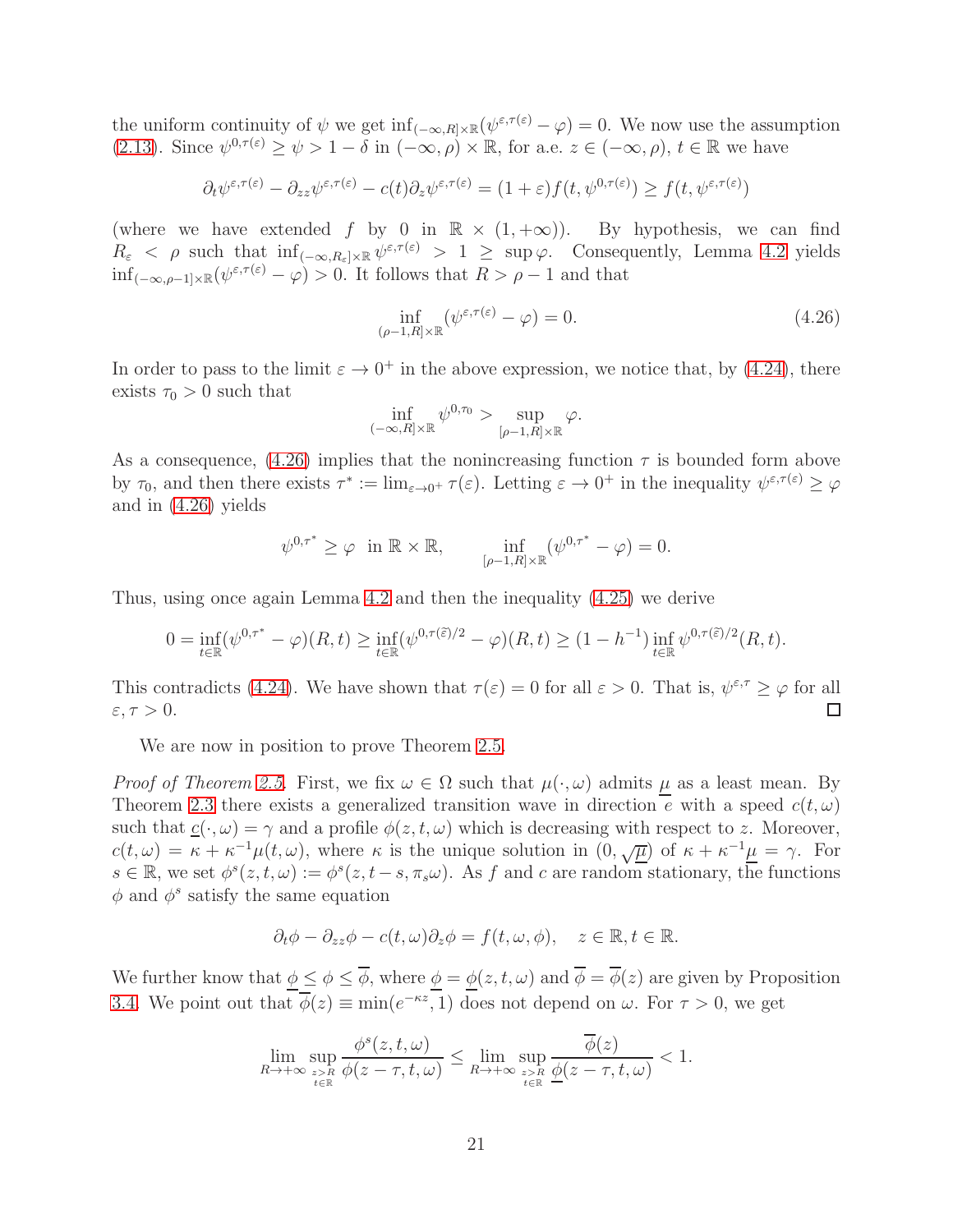Hence, Proposition [4.3](#page-19-2) gives  $\phi^s(\cdot,\cdot,\omega) \leq \phi(\cdot,\cdot,\omega)$ . Exchanging the roles of  $\phi^s$ ,  $\phi$  we derive  $\phi^s(\cdot,\cdot,\omega) \equiv \phi(\cdot,\cdot,\omega)$  for almost every  $\omega$ , that is,

 $\forall (z, t, s, \omega) \in \mathbb{R} \times \mathbb{R} \times \mathbb{R} \times \Omega, \quad \phi(z, t + s, \omega) = \phi(z, t, \pi_s \omega).$ 

Set  $\widetilde{\phi}(z,\omega) := \phi(z,0,\omega)$  and  $\widetilde{c}(\omega) := c(0,\omega)$ . We see that the function u defined by  $u(x, t, \omega) := \widetilde{\phi}(x \cdot e - \int_0^t \widetilde{c}(\pi_s \omega) ds, \pi_t \omega)$  is a random transition wave with random speed  $\tilde{c}$  and random profile  $\phi$ .

# 5 Proof of the spreading properties

This Section is dedicated to the proof of Proposition [2.6.](#page-8-2) We prove separately properties [\(2.16\)](#page-8-3) and [\(2.17\)](#page-8-1).

Proof of [\(2.16\)](#page-8-3). Let  $\gamma < \gamma' < 2\sqrt{\underline{\mu}}$ . Take  $0 < \varepsilon < \underline{\mu}$  in such a way that  $\gamma' < 2\sqrt{\underline{\mu} - \varepsilon}$ . By definition of least mean over  $\mathbb{R}_+$  there exists  $T > 0$  such that

$$
2\sqrt{\inf_{t>0} \frac{1}{T} \int_{t}^{t+T} (\mu(s) - \varepsilon) ds} > \gamma'.
$$

Hence

$$
\gamma^* := \inf_{k \in \mathbb{N}} 2\sqrt{\frac{1}{T} \int_{(k-1)T}^{kT} (\mu(s+1) - \varepsilon) ds} > \gamma'.
$$

Let v be the subsolution given by Lemma [3.5](#page-15-1) with  $g(t) = \mu(t+1) - \varepsilon$ ,  $\eta = +\infty$  and  $\gamma$  replaced by  $\gamma'$ . Since  $\underline{v}(\cdot,0)$  is compactly supported and  $u(\cdot,1)$  is positive by the strong maximum principle, it is possible to normalize <u>v</u> in such a way that  $\underline{v}(\cdot, 0) \leq u(\cdot, 1)$ . Moreover, by further decreasing  $\underline{v}$  if need be, it is not restrictive to assume that

$$
\partial_t \underline{v} - \Delta \underline{v} = (\mu(t+1) - \varepsilon) \underline{v} \le f(t+1, \underline{v}), \text{ for a.e. } x \in \mathbb{R}^N, t > 0.
$$

Therefore,  $u(x, t + 1) \geq \underline{v}(x, t)$  for  $x \in \mathbb{R}^N$ ,  $t > 0$  by the comparison principle. Whence,

<span id="page-21-0"></span>
$$
m := \liminf_{t \to +\infty} \inf_{|x| \le \gamma' t} u(x, t+1) \ge \liminf_{t \to +\infty} \inf_{|x| \le \gamma' t} \underline{v}(x, t) > 0.
$$
 (5.27)

If f was smooth with respect to t, then the conclusion would follow from Hypothesis [2.1](#page-4-4) (condition  $(2.7)$  in particular) through classical arguments. But as we only assume f to be bounded and measurable in t, some more arguments are needed here.

Set

$$
\theta := \liminf_{t \to +\infty} \inf_{|x| \le \gamma t} u(x, t),
$$

and let  $(x_n)_{n\in\mathbb{N}}$  and  $(t_n)_{n\in\mathbb{N}}$  be such that

$$
\lim_{n \to \infty} t_n = +\infty, \qquad \forall n \in \mathbb{N}, \ |x_n| \leq \gamma t_n, \qquad \lim_{n \to \infty} u(x_n, t_n) = \theta.
$$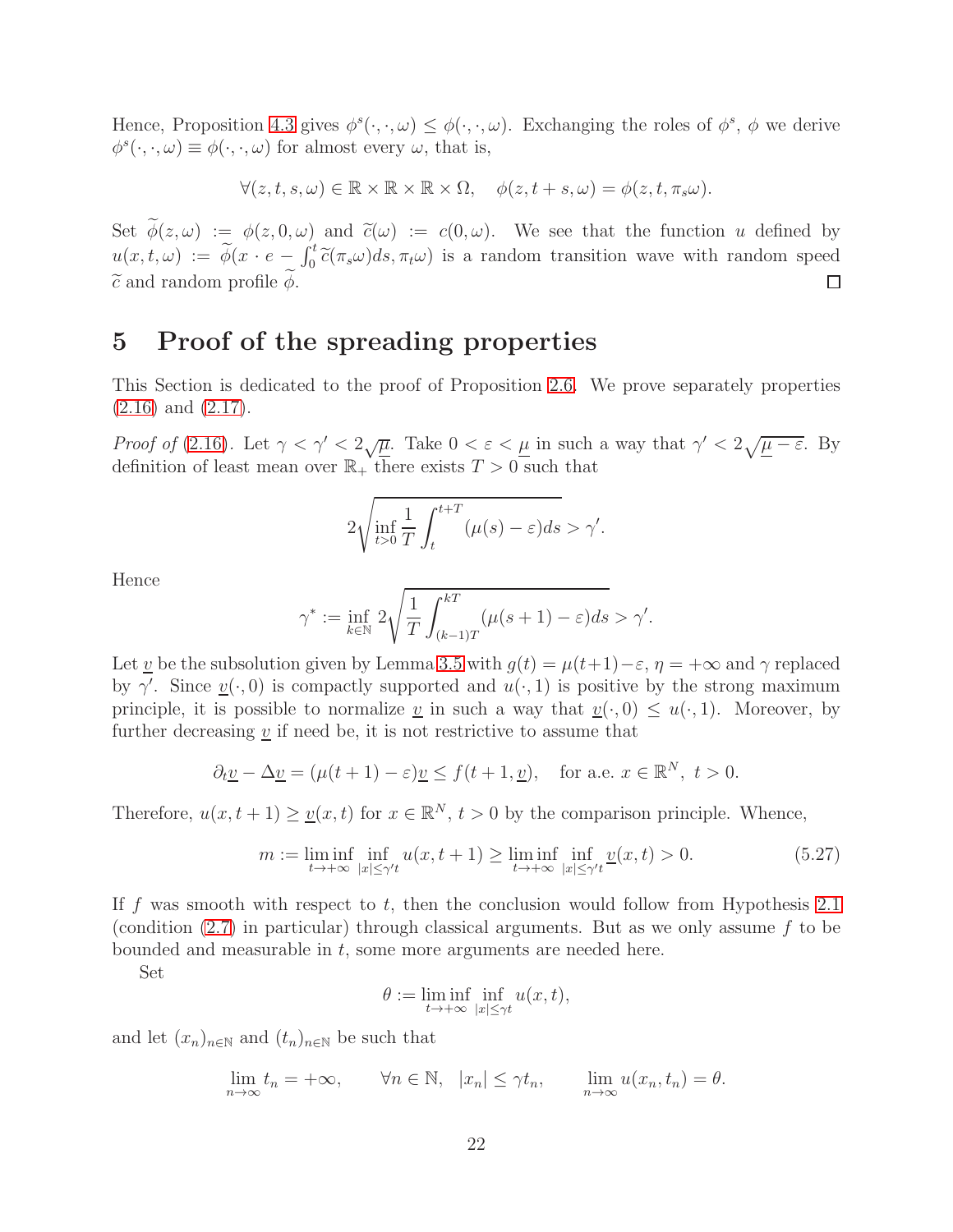Usual arguments show that, as  $n \to \infty$ , the functions  $u_n(x,t) := u(x+x_n, t+t_n)$  converge (up to subsequences) weakly in  $W_{p,loc}^{2,1}(\mathbb{R}^N\times\mathbb{R})$ , for any  $p<\infty$ , and strongly in  $L_{loc}^{\infty}(\mathbb{R}^N\times\mathbb{R})$ to a solution  $v$  of

$$
\partial_t v - \Delta v = g(x, t), \quad x \in \mathbb{R}^N, \ t \in \mathbb{R},
$$

where g is the weak limit in  $L_{loc}^p(\mathbb{R}^N\times\mathbb{R})$  of  $f(t+t_n, u_n)$ . We further see that  $v(0,0) = \theta$  and that v is bounded from below by the constant m in [\(5.27\)](#page-21-0). Let  $(\xi_k, \tau_k)_{k\in\mathbb{N}}$  be a minimizing sequence for  $v$ , that is,

$$
\lim_{k\to\infty} v(\xi_k,\tau_k)=\eta:=\inf_{\mathbb{R}^N\times\mathbb{R}} v.
$$

In particular,  $0 < m \leq \eta \leq \theta$ . The same arguments as before, together with the strong maximum principle, imply that the  $v_k(x, t) := v(x + \xi_k, t + t_k)$  converge (up to subsequences) to  $\eta$  in, say,  $L^{\infty}(B_1 \times (-1,0))$ . For  $h \in \mathbb{N} \setminus \{0\}$ , let  $k_h, n_h \in \mathbb{N}$  be such that

$$
||v_{k_h} - \eta||_{L^{\infty}(B_1 \times (-1,0))} < \frac{1}{h}, \qquad ||u_{n_h} - v||_{L^{\infty}(B_1(\xi_{k_h}) \times (\tau_{k_h} - 1, \tau_{k_h}))} < \frac{1}{h}.
$$

Hence, the functions  $\widetilde{u}_h(x,t) := u(x + x_{n_h} + \xi_{k_h}, t + t_{n_h} + \tau_{k_h})$  satisfy  $\|\widetilde{u}_h - \eta\|_{L^\infty(B_1 \times (-1,0))} < \frac{2}{h}$ h and then  $(\widetilde{u}_h)_{h\in\mathbb{N}}$  converges to  $\eta$  uniformly in  $B_1 \times (-1,0)$ . On the other hand, it converges (up to subsequences) to a solution  $\tilde{v}$  of

$$
\partial_t \widetilde{v} - \Delta \widetilde{v} = \widetilde{g}(x, t), \quad x \in B_1, \ t \in (-1, 0),
$$

where  $\tilde{g}$  is the weak limit in  $L^p(B_1 \times (-1,0))$  of  $f(t+t_{n_h}+\tau_{k_h},\tilde{u}_h)$ . As a consequence,

for a.e. 
$$
x \in B_1
$$
,  $t \in (-1,0)$ ,  $0 = \widetilde{g}(x,t) \ge \underset{s \in \mathbb{R}}{\mathrm{ess\,inf}} f(s,\eta)$ .

Hypothesis [2.7](#page-4-3) then yields  $1 = \eta \leq \theta$ .

*Proof of* [\(2.17\)](#page-8-1). Let  $R > 0$  be such that supp  $u_0 \subset B_R$ . For all  $\kappa > 0$  and  $e \in \mathbb{S}^{N-1}$ , we define

$$
v_{\kappa,e}(x,t) := e^{-\kappa(x \cdot e - R - \kappa t) + \int_0^t \mu(s)ds}
$$

.

Direct computation shows that the functions  $v_{\kappa,e}$  satisfy

$$
\partial_t v_{\kappa,e} - \Delta v_{\kappa,e} - \mu(t)v_{\kappa,e} = 0, \quad x \in \mathbb{R}^N, \ t > 0, \qquad \forall x \in B_R, \quad v_{\kappa,e}(x) > 1.
$$

Hence, by  $(2.8)$ , they are supersolutions of  $(2.14)$  and then they are greater than u due to the comparison principle. Let  $\sigma > 0$ ,  $x \in \mathbb{R}^N$  and  $t > 0$  be such that  $|x| \geq 2\sqrt{t \int_0^t \mu(s)ds} + \sigma t$ . Applying the inequality  $u(x,t) \leq v_{\kappa,e}(x,t)$  with  $e = \frac{x}{|x|}$  $\frac{x}{|x|}$  and  $\kappa = \frac{|x|-R}{2t}$  yields

$$
u(x,t) \le \exp\left(-\frac{(|x|-R)^2}{4t} + \int_0^t \mu(s)ds\right).
$$

If in addition  $t > R/\sigma$  then  $|x| - R \geq 2\sqrt{t \int_0^t \mu(s)ds + \sigma t - R} > 0$ , whence

$$
u(x,t) \le \exp\left(-\frac{\sigma^2 t}{4} - \frac{R^2}{4t} - \sigma\sqrt{t \int_0^t \mu(s)ds + R\sqrt{\frac{1}{t} \int_0^t \mu(s)ds + \frac{R\sigma}{2}}}\right).
$$

Since the right hand side tends to 0 as  $t \to +\infty$ , [\(2.17\)](#page-8-1) follows.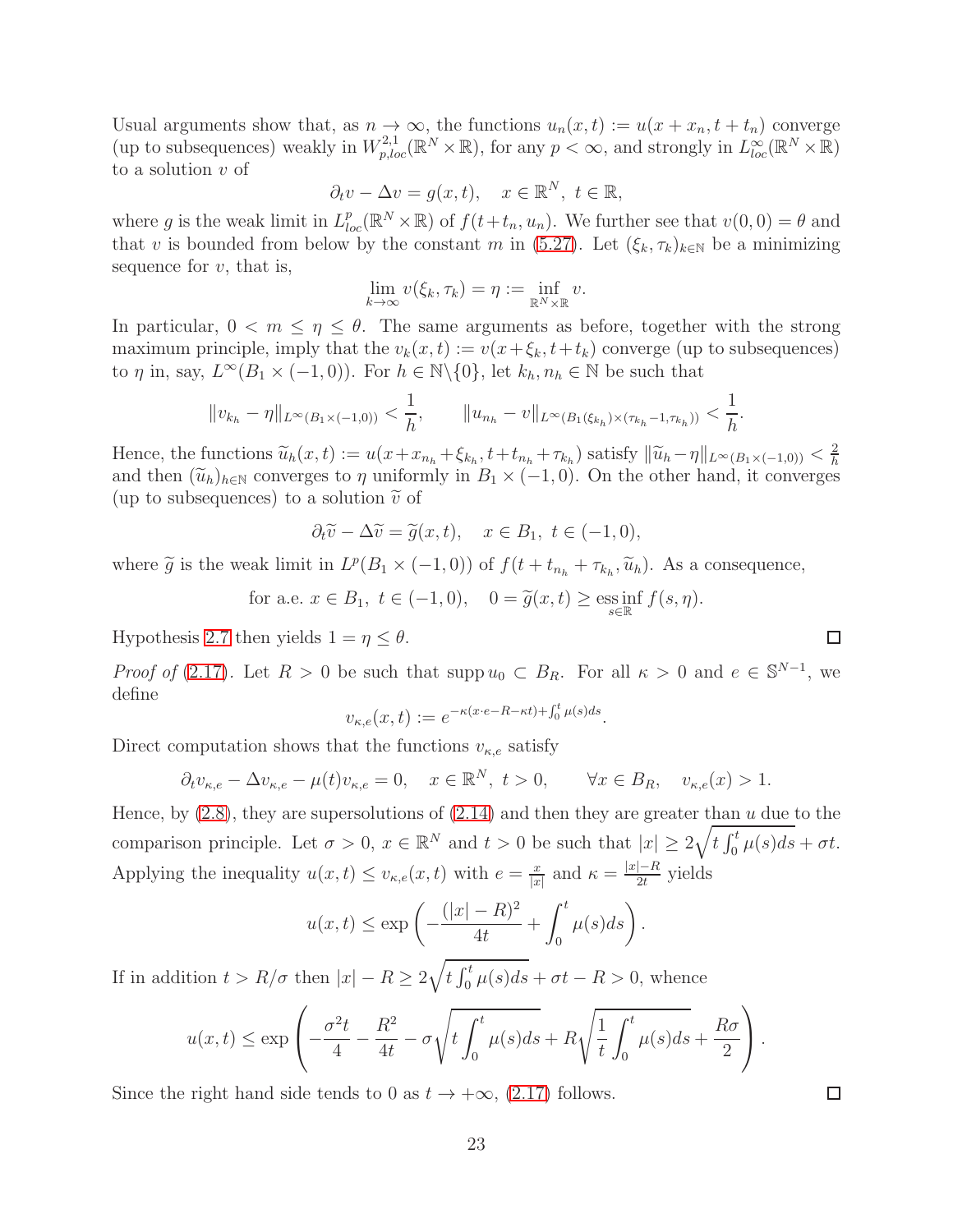# A Appendix

The next result, quoted from [\[8\]](#page-24-13), is the key tool used in Section [3.3](#page-15-2) to construct a compactly supported subsolution  $v$  to  $(1.1)$ . For the reader's ease, we include its proof below. It is slightly simpler than the original one of [\[8\]](#page-24-13).

<span id="page-23-0"></span>**Lemma A.1** (Lemma 8.1 in [\[8\]](#page-24-13)). For any given positive numbers  $\beta$ ,  $\sigma$ ,  $\theta$ , there exist a function  $h \in C^2(\mathbb{R})$  and a constant  $r > 0$  such that

$$
h = 0 \text{ in } (-\infty, 0], \qquad h' > 0 \text{ in } (0, r), \qquad h = 1 \text{ in } [r, +\infty),
$$

$$
-Ah'' + Qh' - Ch < 0 \quad \text{in } (0, r),
$$

for all nonnegative constants  $A, Q, C$  satisfying

$$
A \le \beta, \qquad Q \le \sigma, \qquad 4AC - Q^2 \ge \theta.
$$

*Proof.* Let A, Q, C be as in the statement. Set  $Lu := Au'' - Qu' + Cu$ . For  $\tau, k > 0$ , it holds that

$$
(1 - \tau)4A(C - k) - Q^2 = (1 - \tau)(4AC - Q^2 - 4Ak) - \tau Q^2 \ge (1 - \tau)\theta - \tau \sigma^2 - 4\beta k.
$$

Hence, it is possible to choose  $\tau$ , k, only depending on  $\beta$ ,  $\sigma$ ,  $\theta$ , in such a way that  $4A(C-k) - Q^2 \ge 4\tau A(C-k)$ . As a consequence, the function  $g(\rho) := \rho^n$  satisfies

$$
(L - k)g = (A(n^{2} - n) - Qn\rho + (C - k)\rho^{2}) \rho^{n-2}
$$
  
\n
$$
\geq \left(\frac{4A(C - k) - Q^{2}}{4(C - k)}n - A\right)n\rho^{n-2}
$$
  
\n
$$
\geq (\tau n - 1)An\rho^{n-2}.
$$

There exists then  $n \geq 3$  such that  $(L - k)g \geq 0$  in R. We define the function h and the constant  $r$  in the following way:

$$
h(\rho) := \chi(\varepsilon \rho)g(\rho) + \varepsilon^{-n}(1 - \chi(\varepsilon \rho)), \qquad r := \varepsilon^{-1},
$$

where  $\varepsilon$  is a positive constant that will be chosen later and  $\chi$  is a smooth function satisfying

$$
\chi = 1
$$
 in  $(-\infty, 1/2]$ ,  $\chi' \le 0$  in  $(1/2, 1)$ ,  $\chi = 0$  in  $[1, +\infty)$ .

By direct computation one sees that  $h' > 0$  in  $(0, r)$ . For  $0 < \rho \leq (2\varepsilon)^{-1}$ , it holds that  $Lh = Lg > 0$ . Let  $(2\varepsilon)^{-1} < \rho < \varepsilon^{-1}$ . Using the inequality  $Lg \ge kg$ , we get

$$
Lh = \chi Lg + A\chi''\varepsilon^2 g + 2A\chi'\varepsilon g' - Q\chi'\varepsilon g + \varepsilon^{-n}[-A\chi''\varepsilon^2 + Q\chi'\varepsilon + C(1-\chi)]
$$
  
\n
$$
\geq [2^{-n}k\chi - 2\beta|\chi''|\varepsilon^2 + 2\beta\chi'n\varepsilon^2 + \sigma\chi'\varepsilon + C(1-\chi)]\varepsilon^{-n}.
$$

Notice that, by hypothesis,  $C \geq \frac{\theta}{4\beta}$  $\frac{\theta}{4\beta}$ . Hence,  $2^{-n}k\chi + C(1-\chi) \ge \min(2^{-n}k, \frac{\theta}{4\beta})$ . As a consequence,

$$
Lh \geq \left[ \min \left( 2^{-n}k, \frac{\theta}{4\beta} \right) - (2\beta |\chi''| \varepsilon - 2\beta \chi' n \varepsilon - \sigma \chi') \varepsilon \right] \varepsilon^{-n}.
$$

Therefore, for  $\varepsilon > 0$  small enough, h satisfies  $Lh > 0$  in  $((2\varepsilon)^{-1}, \varepsilon^{-1})$ , and then in  $(0, r)$ .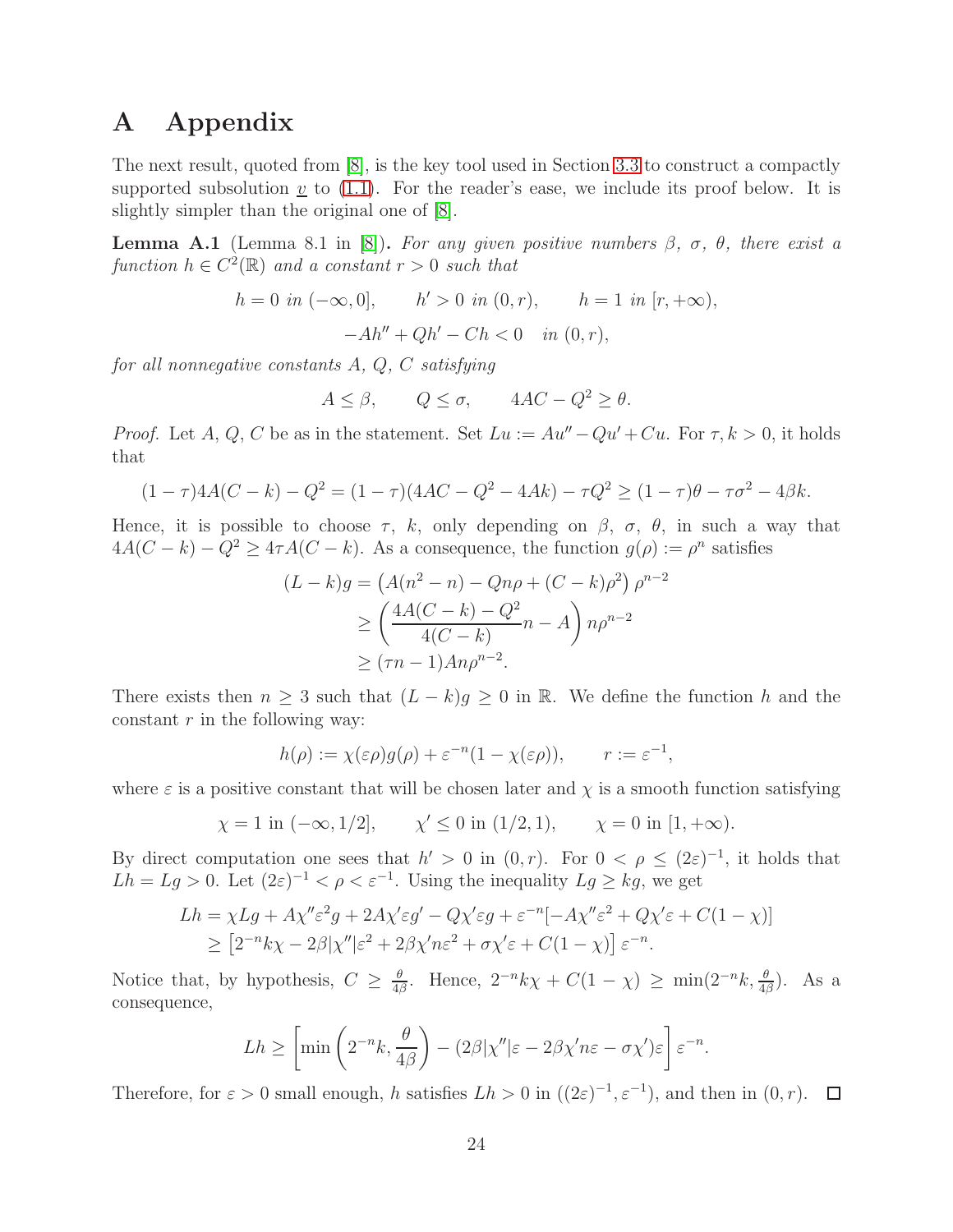# <span id="page-24-4"></span>References

- <span id="page-24-1"></span>[1] N. Alikakos, P. W. Bates, and X. Chen. Traveling Waves in a time periodic structure and a singular perturbation problem. Transactions of AMS,351:2777-2805, 1999.
- <span id="page-24-5"></span>[2] D.G. Aronson, and H.F. Weinberger. Multidimensional nonlinear diffusions arising in population genetics. Adv. Math., 30:33–76, 1978.
- <span id="page-24-0"></span>[3] H. Berestycki, and F. Hamel. Front propagation in periodic excitable media. Comm. Pure Appl. Math., 55:949–1032, 2002.
- [4] H. Berestycki, and F. Hamel. Generalized traveling waves for reaction-diffusion equations. Perspectives in Nonlinear Partial Differential Equations. In honor of H. Brezis, Contemp. Math. 446, Amer. Math. Soc., pages 101–123, 2007.
- <span id="page-24-11"></span><span id="page-24-7"></span>[5] H. Berestycki, and F. Hamel. On a general definition of transition waves and their properties. preprint.
- <span id="page-24-6"></span>[6] H. Berestycki, F. Hamel, and G. Nadin. Asymptotic spreading in heterogeneous diffusive excitable media. J. Func. Anal., 255(9):2146–2189, 2008.
- [7] H. Berestycki, F. Hamel, and L.Roques. Analysis of the periodically fragmented environment model : II - biological invasions and pulsating traveling fronts. J. Math. Pures Appl., 84:1101–1146, 2005.
- <span id="page-24-13"></span><span id="page-24-12"></span>[8] H. Berestycki, F. Hamel, and L. Rossi. Liouville-type results for semilinear elliptic equations in unbounded domains. Ann. Mat. Pura Appl., 186 (4):469–507, 2007.
- <span id="page-24-10"></span>[9] H. Berestycki, and G. Nadin. Asymptotic spreading in general heterogeneous media. preprint.
- [10] F. Hamel, and N. Nadirashvili. Travelling fronts and entire solutions of the Fisher-KPP equation in  $\mathbb{R}^N$ . Arch. Ration. Mech. Anal., 157(2):91-163, 2001.
- <span id="page-24-2"></span>[11] A.N. Kolmogorov, I.G. Petrovsky, and N.S. Piskunov. Etude de l'équation de la diffusion avec croissance de la quantité de matière et son application à un problème biologique. Bulletin Université d'Etat à Moscou (Bjul. Moskowskogo Gos. Univ.), 1–26, 1937.
- <span id="page-24-14"></span><span id="page-24-9"></span>[12] G. M. Lieberman. Second order parabolic differential equations. World Scientific Publishing Co. Inc., River Edge, NJ, 1996.
- <span id="page-24-8"></span>[13] A. Mellet, J. Nolen, J.-M. Roquejoffre, and L. Ryzhik. Stability of generalized transitions fronts. Comm. Partial Differential Equations, 34:521–552, 2009.
- [14] A. Mellet, J.-M. Roquejoffre, and Y. Sire. Generalized fronts for one-dimensionnal reaction-diffusion equations. Discrete Contin. Dyn. Syst., 26(1):303–312, 2009.
- <span id="page-24-3"></span>[15] G. Nadin. Traveling fronts in space-time periodic media. J. Math. Pures Appl., 92:232– 262, 2009.